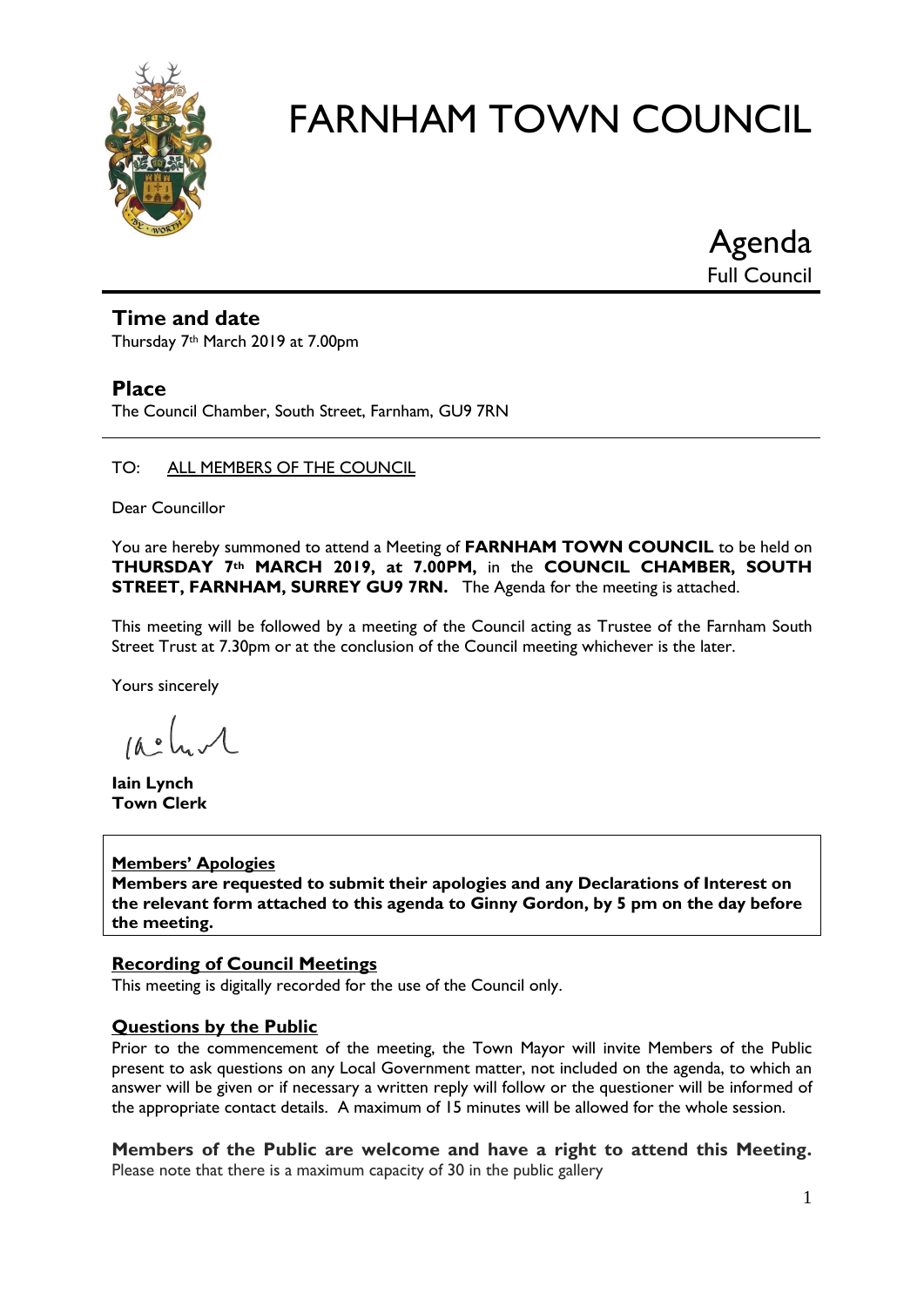

# Disclosure of Interests Form

Notification by a Member of a disclosable pecuniary interest in a matter under consideration at a meeting (Localism Act 2011).

*Please use the form below to state in which Agenda Items you have an interest.* 

*If you have a disclosable pecuniary or other interest in an item, please indicate whether you wish to speak (refer to Farnham Town Council's Code of Conduct for details)*

As required by the Localism Act 2011, I hereby declare, that I have a disclosable pecuniary or personal interest in the following matter(s).

FULL COUNCIL: 7<sup>th</sup> March 2019

Name of Councillor ……………………………………………………

|                          | <b>Nature of interest (please)</b><br>tick/state as appropriate)                       |              |                                                                           |
|--------------------------|----------------------------------------------------------------------------------------|--------------|---------------------------------------------------------------------------|
| Agenda<br><b>Item No</b> | I am a Waverley<br><b>Borough</b><br><b>Councillor/Surrey</b><br>County<br>Councillor* | <b>Other</b> | <b>Type of interest</b><br>(disclosable pecuniary<br>or Other) and reason |
|                          |                                                                                        |              |                                                                           |
|                          |                                                                                        |              |                                                                           |
|                          |                                                                                        |              |                                                                           |
|                          |                                                                                        |              |                                                                           |
|                          |                                                                                        |              |                                                                           |

#### \* Delete as appropriate

K:\COMMITTEES\Interests Forms\Declaration of Interests Form Jun 12 A4.doc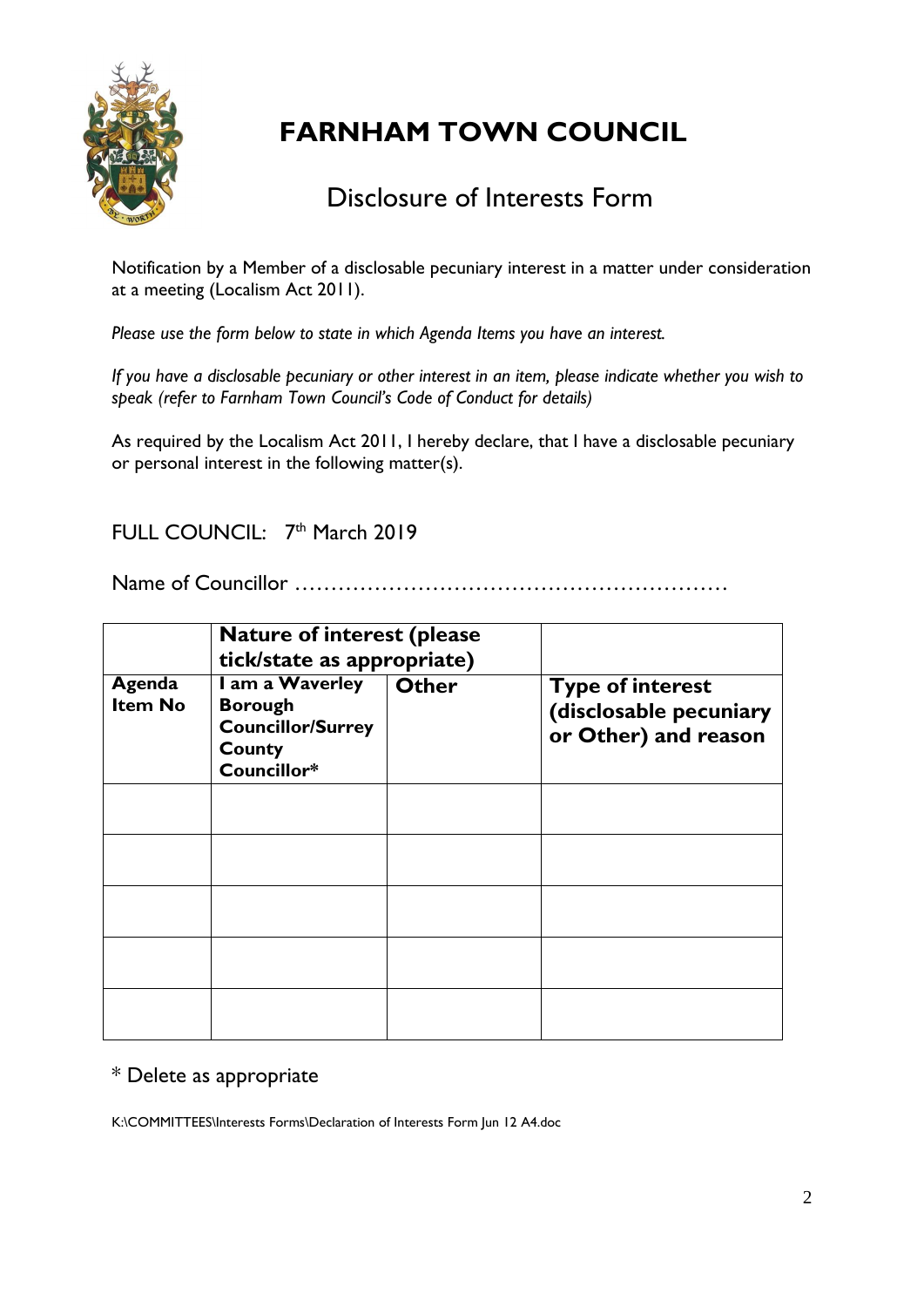

Agenda Full Council

## **Time and date**

7.00pm on Thursday 7th March 2019

## **Place**

The Council Chamber, South Street, Farnham

#### **Prayers**

Prior to the meeting prayers will be said in the Council Chamber by Pastor Michael Hall of the Farnham Pentecostal Church. Councillors and members of the public are welcome to attend.

#### **1 Apologies**

To receive apologies for absence.

#### **2 Disclosure of Interests**

To receive from members, in respect of any items included on the agenda for this meeting, any disclosable pecuniary interests in line with the Town Council's Code of Conduct or of any gifts and hospitality in line with Government legislation. *NOTES:*

- *(i) The following councillors have made a general non-pecuniary interest declaration in relation to being councillors of Waverley Borough Council: Cllrs Beaman, Cockburn, Fraser, Frost, Hargreaves, Hill, Hodge, Macleod, Mirylees, Potts, and Ward.*
- *(ii) The following councillor has made a general non-pecuniary interest declaration in relation to being a councillor of Surrey County Council: Cllr Macleod*
- *(iii) Members are requested to make declarations of interest, on the form attached, to be returned to ginny.gordon@farnham.gov.uk by 5pm on the day before the meeting.*

*Members are reminded that if they declare a pecuniary interest they must leave before any debate starts unless dispensation has been obtained.*

#### **3 Minutes Appendix A**

To sign as a correct record the minutes of the Farnham Town Council meeting held on Thursday 24th January 2019 .

#### **4 Questions and Statements by the Public**

In accordance with Standing Order 10.1, the Town Mayor will invite members of the public present to ask questions or make statements.

At the discretion of the Town Mayor, those members of the public, **residing or working** within the Council's boundary, will be invited to make representations or ask questions in respect of the business on the agenda, or other matters not on the agenda, for a maximum of 3 minutes per person or 20 minutes overall.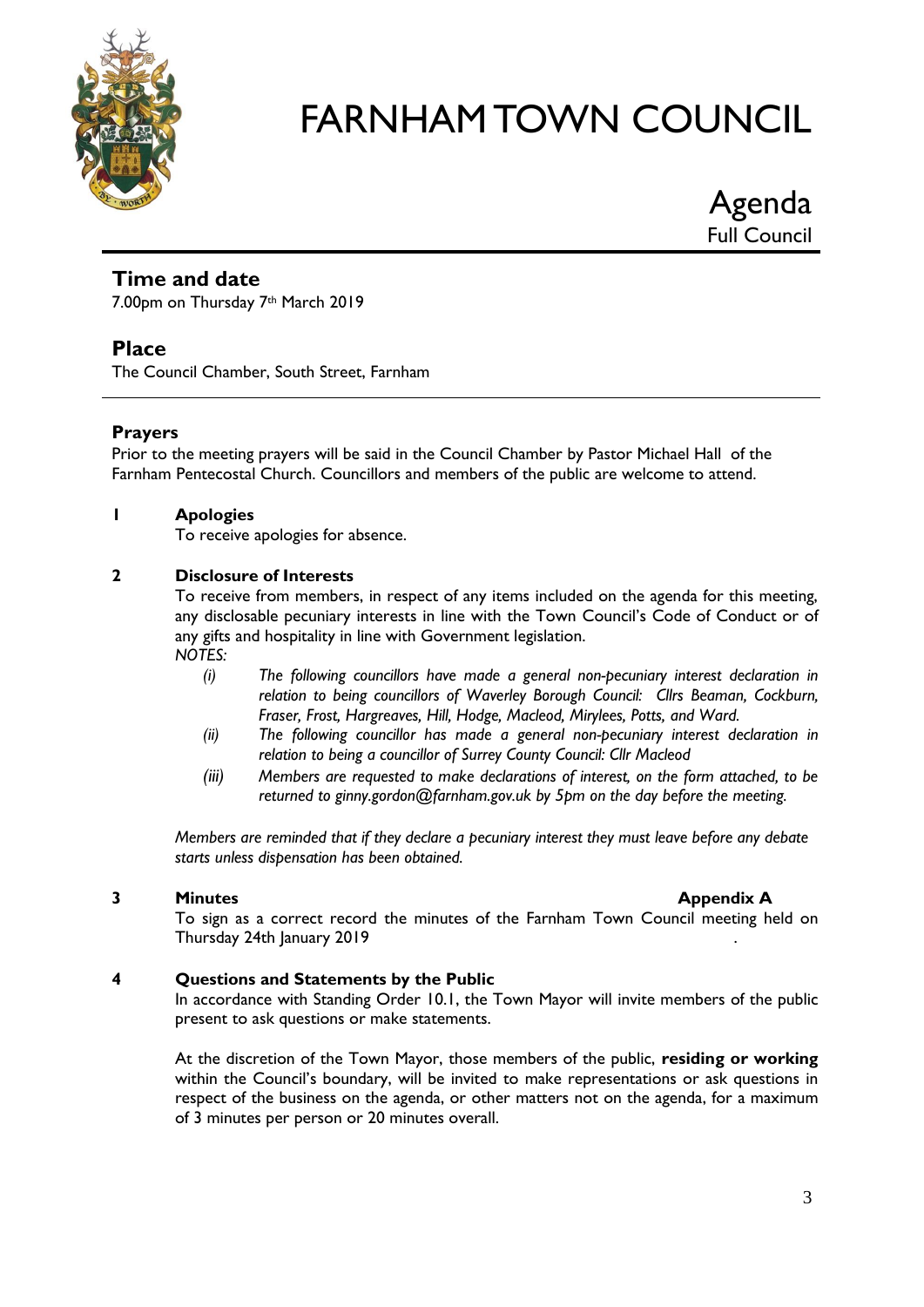#### **5 Town Mayor's Announcements**

To receive the Town Mayor's announcements.

#### **6 Questions by Members**

To consider any questions from councillors in accordance with Standing Order 9

### **Part 1 – Items for Decision**

#### **7 Working Group Notes**

To receive the notes and any recommendations of the following Working Groups:

- i) Strategy and Finance held on 26<sup>th</sup> February 2019 **Appendix B**
- ii) Cemeteries and Appeals held on 7<sup>th</sup> March 2019 **Appendix C**

#### **8 Planning and Licensing Applications**

To receive the minutes of the Planning & Licensing Consultative Group meetings held on: 4th February, 19th February and 4th March 2019. **Appendices D E F**

## **Part 2 – Items to Note**

#### **9 Actions taken under the scheme of delegation**

#### **10 Reports from other Councils**

To receive from Councillors any updates on matters affecting Farnham from Waverley Borough Council and Surrey County Council

#### **11 Reports from Outside Bodies**

To receive from Members any verbal reports on Outside Bodies.

#### **12 Date of next meeting**

To note the date of the next meeting of Full Council on Thursday 18<sup>th</sup> April 2019.

#### **13 Exclusion of the Press and Public**

TO PASS A RESOLUTION to exclude members of the public and press from the meeting at Part 3 of the agenda (if required) in view of any confidential items under discussion.

## **Part 3 – Confidential Items**

**14** Any confidential matters (if required) arising from discussions of the Working Group notes.

#### Council Membership:

Councillors: David Attfield (Mayor), Paula Dunsmore (Deputy Mayor), David Beaman, Carole Cockburn, Simon Foale, John Scott Fraser, Mrs Pat Frost, Jill Hargreaves, George Hesse, Mike Hodge, Stephen Hill, Mike Hyman, Andy Macleod, Kika Mirylees, Julia Potts, Susan Redfern, Jeremy Ricketts, John Ward,

Note: The person to contact about this agenda and documents is Iain Lynch, Town Clerk, Farnham Town Council, South Street, Farnham, Surrey, GU9 7RN. Tel: 01252 712667.

Distribution: Full agenda and supporting papers to all Councillors (by post)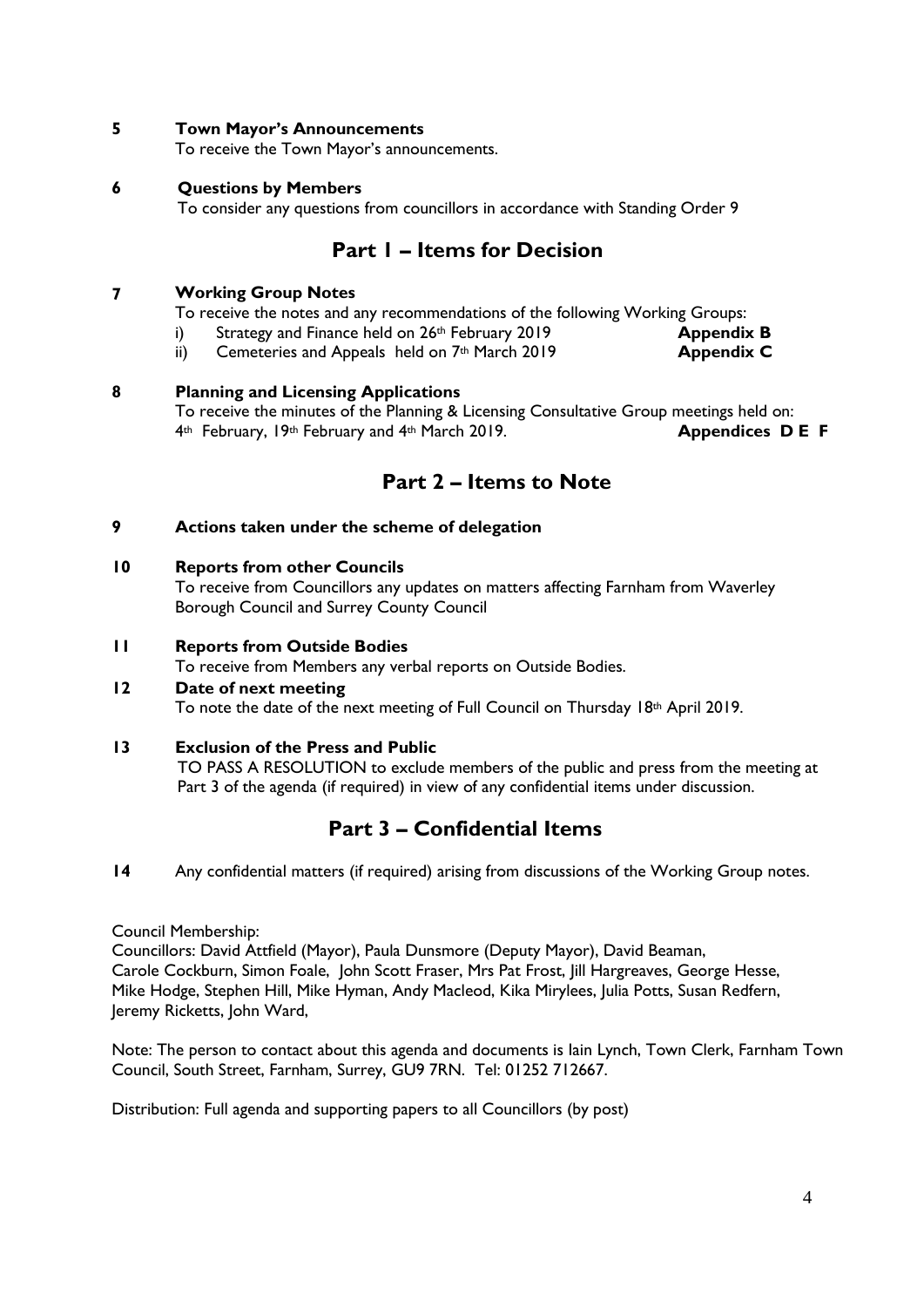



Minutes Council

## **Time and date**

7.00pm on Thursday 21st January 2019

# **Place**

The Council Chamber, South Street, Farnham

#### **Councillors**

- \* David Attfield (Mayor of Farnham)
- \* Paula Dunsmore (Deputy Mayor)
- \* David Beaman
- \* Carole Cockburn
- \* John Scotty Fraser
- \* Simon Foale from Agenda item 8
- \* Pat Frost
- A George Hesse
- \* Jill Hargreaves
- \* Stephen Hill
- \* Mike Hodge
- \* Mike Hyman
- \* Andy Macleod
- A Kika Mirylees
- A Julia Potts
- A Susan Redfern
- A Jeremy Ricketts
- A John Ward

\* Present

A Apologies for absence

#### **Officers Present:**

Iain Lynch (Town Clerk) Iain McCready (Business and Facilities Manager)

There were three members of the public in attendance.

#### **Prayers.**

Prior to the meeting prayers were said by the Revd David Uffindell, Rector of St Andrew's Church.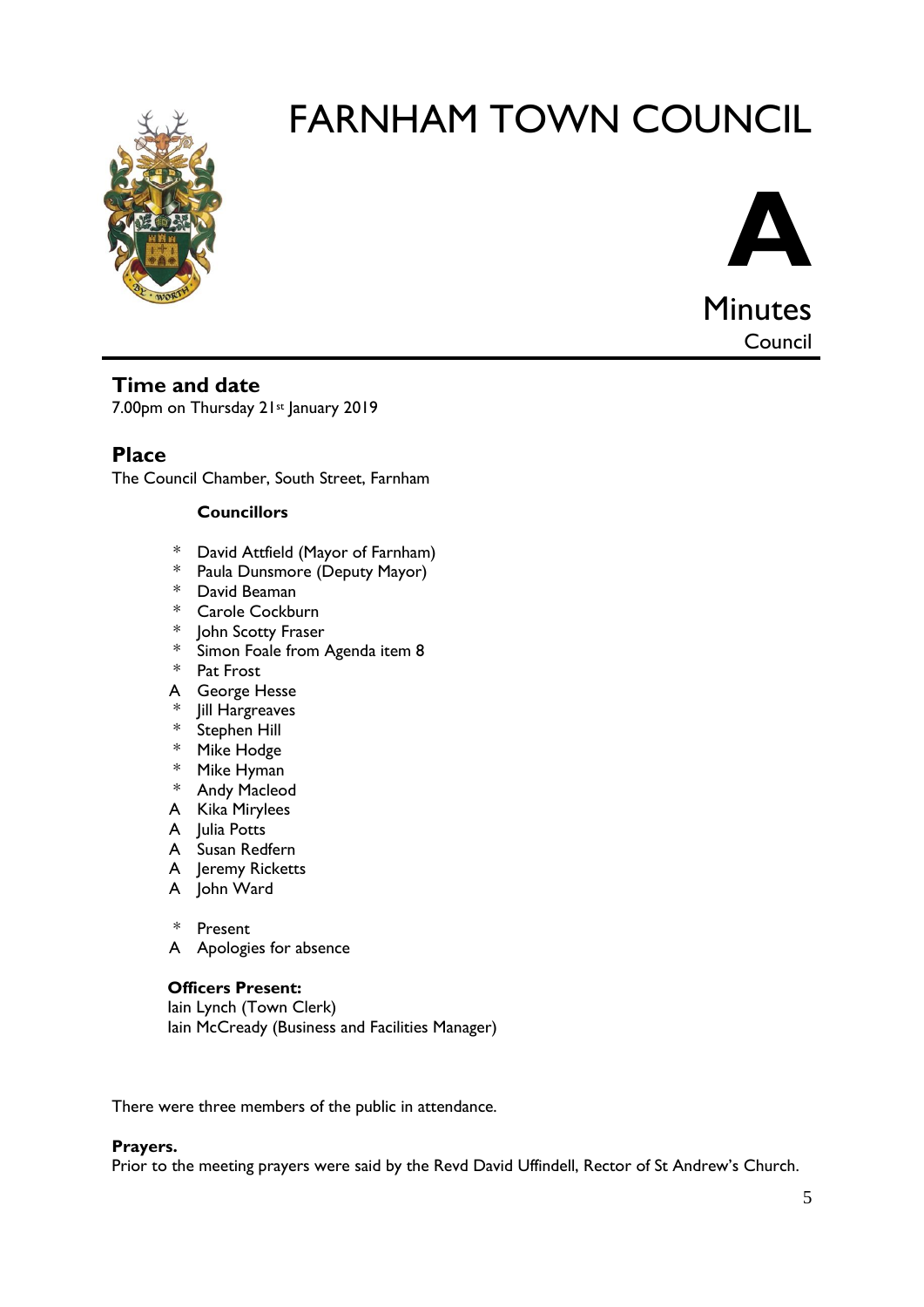#### C125/18 **Apologies for Absence**

Apologies were received from Cllrs Hesse, Mirylees, Potts, Redfern, Ricketts and W<sub>ard</sub>

#### C126/18 **Declarations of interests**

Apart from the standard declarations of personal interest by councillors and by those who were dual or triple hatted by virtue of being elected to Waverley Borough Council or Surrey County Council, there were no disclosures of interest.

#### C127/18 **Minutes**

The Minutes of the Farnham Town Council Meeting held on 20th December 2018 were agreed to be signed by the Mayor as a correct record.

#### C128/18 **Questions and Statements by the Public**

There were no questions or statements from members of the public.

#### C129/18 **Town Mayor's Announcements**

The Mayor announced the death of Col Robin Crawford OBE who had died on 16th January and who had made a significant contribution to the Farnham community. The Mayor reminded Council of the charity concert he was holding on  $9<sup>th</sup>$  February at Weydon school.

#### C130/18 **Questions by Members**

There were no questions by members in accordance with Standing Order 9.

#### **Part 1 – Items for Decision**

#### C131/18 **Tourism and Events Working Group**  Cllr Hargreaves introduced the notes of the Tourism and Events Working Group held on 8th January 2010, at Appendix B to the agenda. The meeting had focussed on reviewing the programme of events at Christmas and looking to the 2019 programme.

#### C132/18 **Community Enhancement Working Group**

Cllr Hill introduced the notes of the Community Enhancement Working Group held on 9th January 2019 at Appendix C to the agenda. Cllr Hill advised that the issue of the bins by Boots opticians continued to be discussed as officers at Waverley had changed. There was progress however albeit slow. Council again expressed its concern about the mess and eyesore, with some members wishing to name and shame the offending businesses noting that this was not such a significant problem elsewhere in the conservation area.

Council noted the report on allotments that had been considered and plans for Farnham in Bloom that were progressing.

#### C133/18 **Strategy and Finance Working Group**

Cllr Cockburn introduced the notes of the Strategy and Finance Working Group meeting held on 15th January 2019, at Appendix D to the Agenda advising that considerable time had been spent looking at detailed finance papers in preparation for the recommendation on the precept. The report for consideration by Council included the 2019 Investment Strategy (attached at Annex 1 to the minutes), the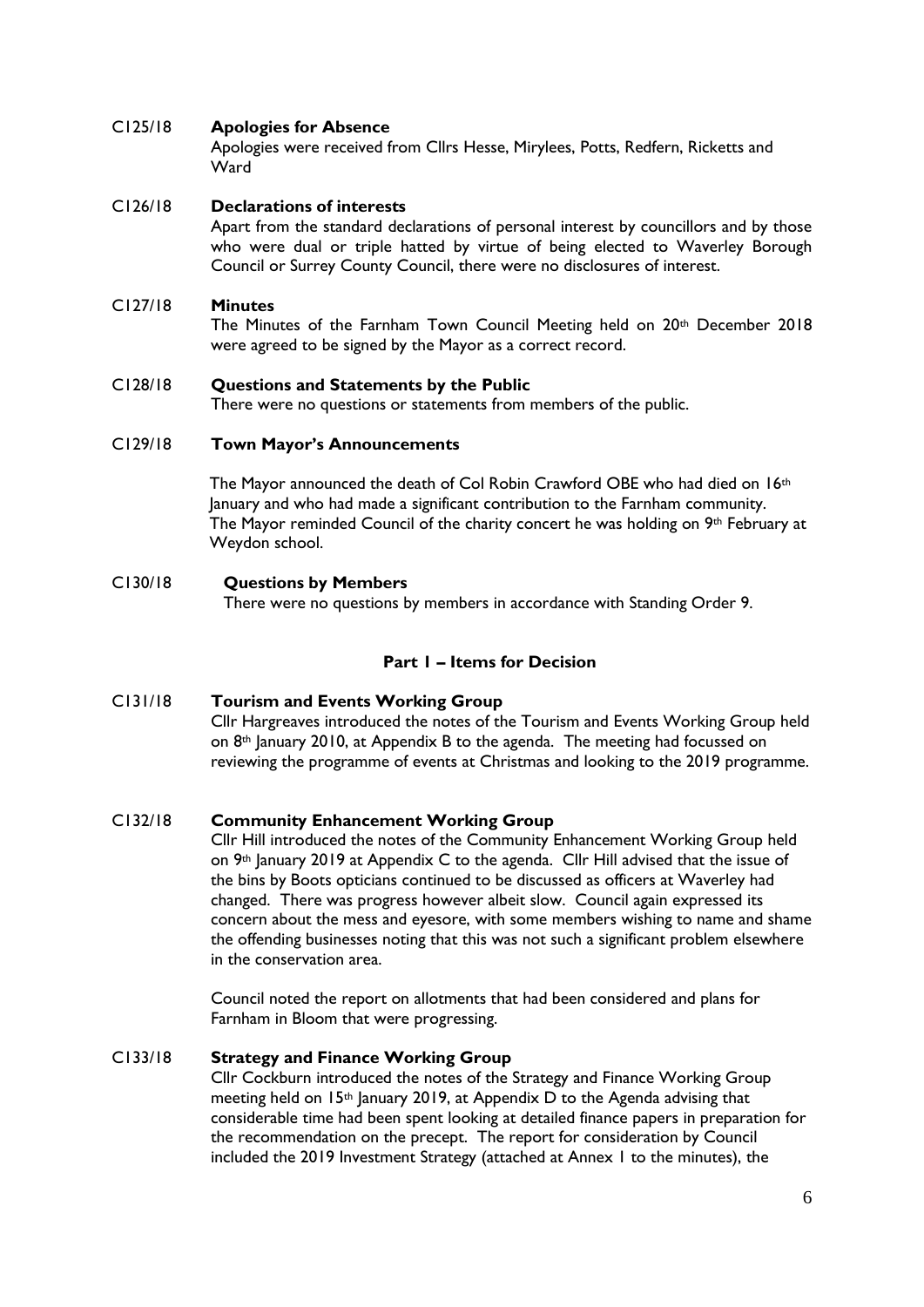Internal Auditor's report and the 2019/20 grants proposals (Annex 2 to the minutes). In terms of investments, the Working group noted that the investment in the Local Authority Property Fund had after 15 months covered its dealing costs and was returning a monthly dividend of over 3% per annum. Members agreed to recommend to Council that a further investment be made in the current financial year (in the region of £100,000) noting that this was a longer term investment and that the capital value of the fund could drop.

#### **It was RESOLVED** *nem con* **that**

- **i) The Investment Strategy for 2019/20 be adopted.**
- **ii) The Town Clerk, in consultation with the Strategy & Finance Working Group, make a further investment in the Local Authority Property fund in the 2018/19 financial year.**
- C134/18 Council noted the Internal auditor's report and recommendations and the officers comments on the points raised and

#### **It was RESOLVED** *nem con* **that the Internal Auditor's interim report and the officers' comments be adopted.**

C135/18 Cllr Cockburn reported that the Working Group had undertaken a review of the external IT support contract and of the Council's IT software and hardware needs in the context of the old equipment being due for renewal and some software becoming obsolete.

#### **It was RESOLVED** *nem con t***hat:**

- **1) The move to a cloud-based office 365 email solution be implemented;**
- **2) The replacement server and software set out in the report be purchased with the costs met from the 2018-19 budget;**
- **3) The Town Clerk be authorised to appoint Net Technical Solutions to provide the IT support contract subject to final terms being agreed.**

#### C136/18 **Standing Orders**

Council received the revised Standing Orders which incorporated changes published by the National Association of Local Councils following legislative changes

#### **It was RESOLVED** *nem con* **that the revised Standing Orders be adopted.**

#### C137/18 **Grants 2019/20**

Council received the Working Group's proposals for 2019/20 grants. As usual, these were set out in two segments one for larger grants (for which there was a longer term agreement) and community grants of less than £2,000. Cllr Foale noted the valuable work undertaken by Home Start and asked whether any additional funding was available. In response, Council noted that there was a difficult balance to be struck between needs and the resources available and an adjustment at this stage could have a wider impact on other grants.

**It was RESOLVED** *nem con* **to approve the 2019/20 grants as set out at Annex 2 to the Strategy & Finance Working Group Minutes with i) Service agreement contributions to Waverley Hoppa Service, Farnham Maltings, Citizens Advice Waverley, 40 Degreez, and The Gostrey Centre.**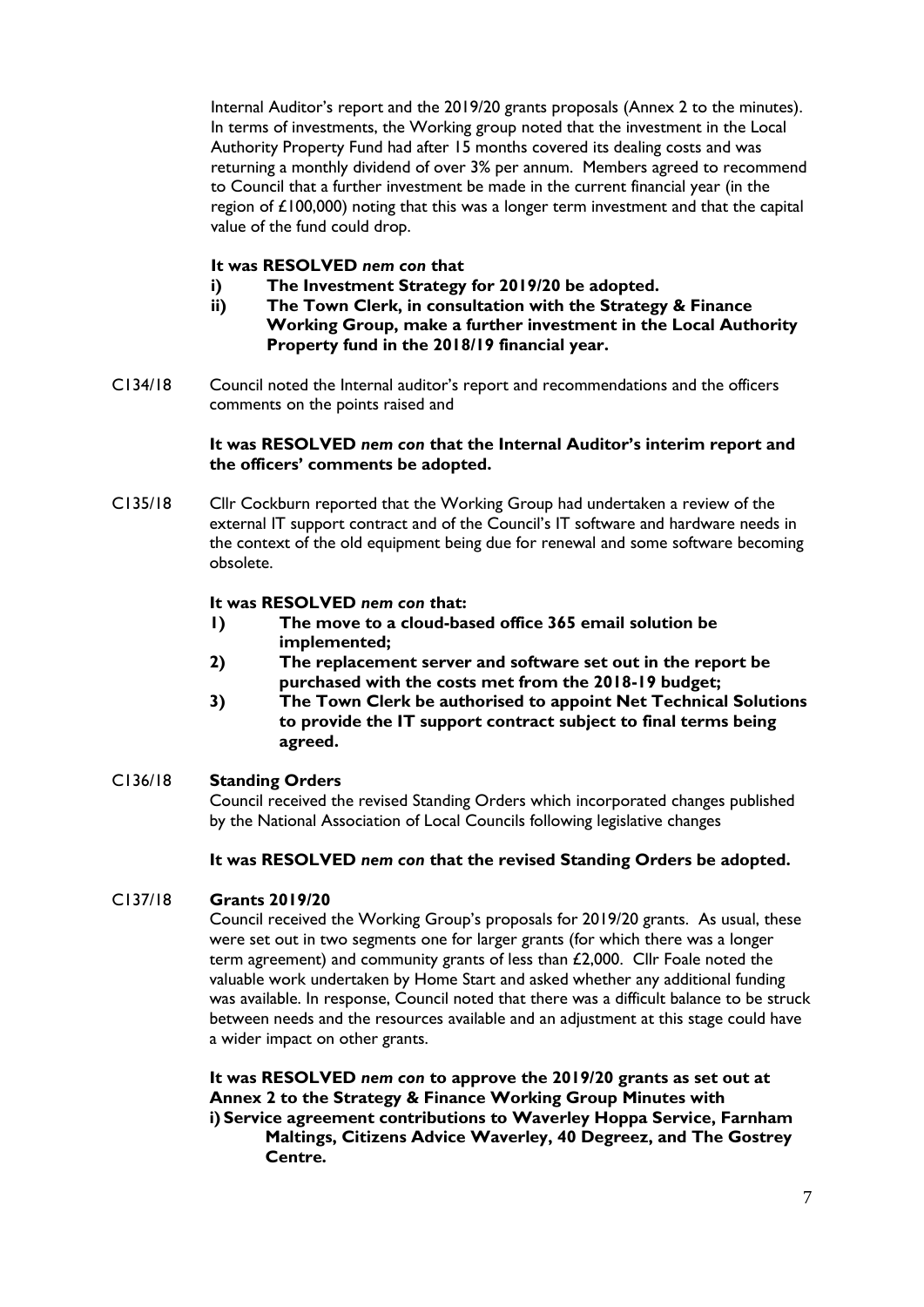#### ii)**The award of community grants to the organisations listed;**

#### iii) **An additional contribution of £500 for the Farnham Taiko drummers from the 2018/19 grants budget.**

#### C138/18 **Risk Management**

Cllr Cockburn advised that the Annual Risk Management report which had been circulated to all councillors and followed consideration by each Working Groups was recommended to Council.

#### **It was RESOLVED** *nem con* **that** *t***he Risk Management report be adopted.**

C139/18 Cllr Cockburn advised Council that the Working Group had discussed the proposed timetable for signing off of the 2018/19 accounts. It was proposed that the timetable for 2018/19 be brought forward with a view to closing the accounts and adopting them at the April Council meeting. As such, it was agreed to change the next meeting of both Strategy & Finance and Council to the 9<sup>th</sup> and 18<sup>th</sup> April respectively.

#### C140/18 **Cemeteries and Appeals Working Group**

Cllr Cockburn presented the report of the Cemeteries and Appeals Working group held on 17<sup>th</sup> January and attached at Appendix E to the agenda. She reported that it had been a good meeting with updates on the cemetery maintenance and the implementation of the regulations and a small administrative change approved to require the submission of a council tax bill in order to qualify for a residents' discount.

#### C141/18 **Planning & Licensing Consultative Group**

Cllr Hyman introduced the minutes of the Planning & Licensing Consultative Group meetings held on 7<sup>th</sup> and 21<sup>st</sup> January 2019, and gave a breakdown of the applications considered. Only one of 24 considered on 7th January was significant amounting to overdevelopment in Hale, whilst there were two objections to 31 application on  $21^{st}$ for being outside the Neighbourhood boundary and not in accordance with the Neighbourhood Plan.

Council noted the Working Group had also reviewed some proposed road names.

#### C142/18 **Neighbourhood Plan**

Cllr Cockburn presented the minutes of the Strategy and Finance Working group held on  $22<sup>nd</sup>$  January, at Appendix H to the agenda. All councillors had been invited to this special meeting to consider the detail of the Revised Neighbourhood Plan and the responses to the Regulation 14 Consultation along with the new evidence base. All documents were available of the Farnham Town Council website and had been circulated to councillors for detailed consideration ahead of the meeting.

Cllr Cockburn reminded Council that the Revised Neighbourhood Plan had minimal changes but had to change because of the addition of an extra 450 houses to the end of the Neighbourhood Plan period. Cllr Cockburn referred to the summary of the changes in the revised Plan. These included the harmonisation of the plan period with the Local Plan period; minor revisions to the Built Up Area Boundary to reflect areas approved on appeal including the recent Crondall Lane appeal decision; minor textual adjustments to reflect the passage of time and the inclusion of additional evidence commissioned by Farnham Town Council. None of the changes were considered material nor to change the nature of the Plan.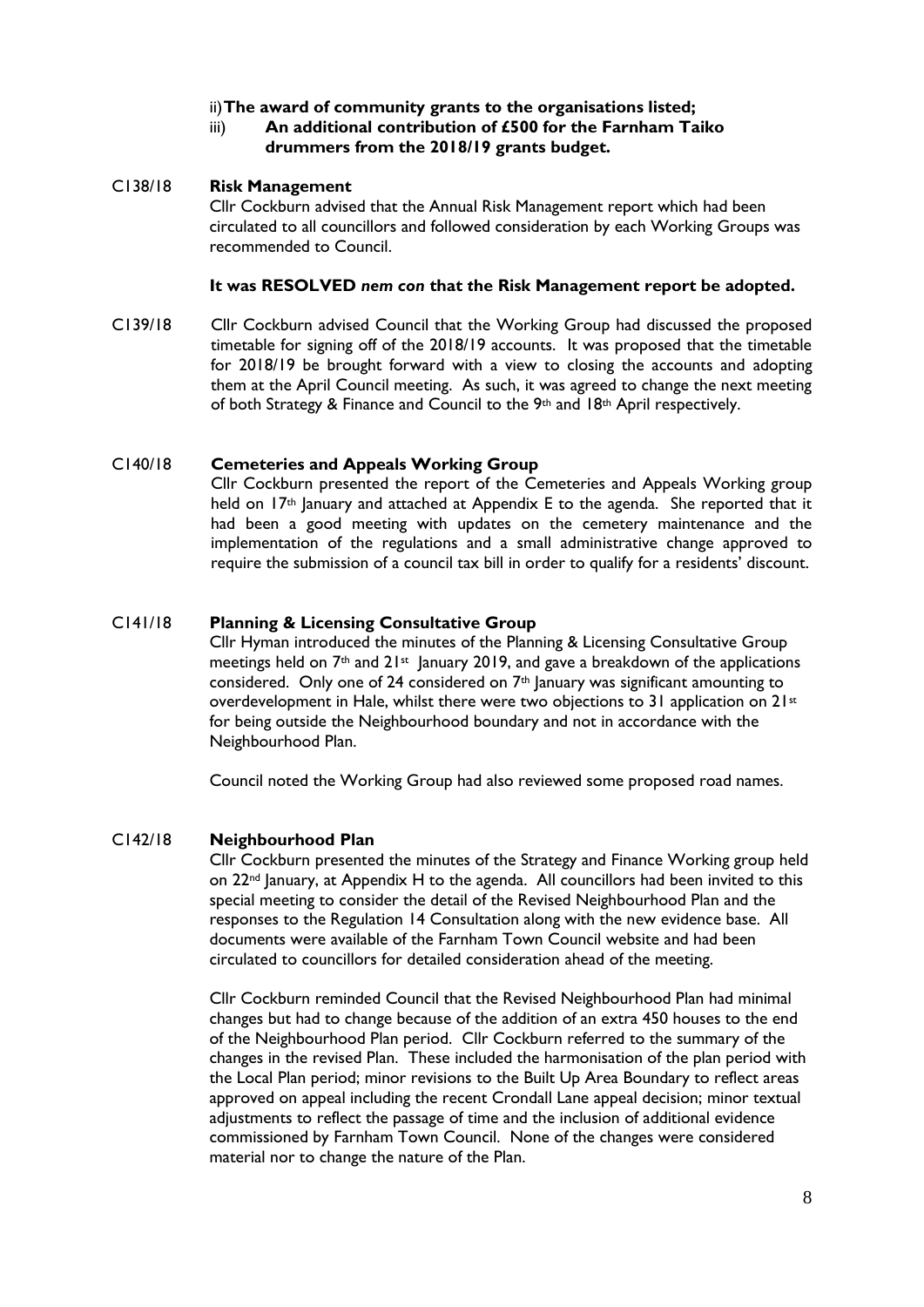The Neighbourhood Plan had been updated to reflect the Local Plan, the new Habitats Guidance issued by MHCLG on 28th December and the latest version of the National Planning Policy Framework. Once adopted the revised Neighbourhood Plan would be submitted to Waverley Borough Council and be subject to the Regulation 16 consultation prior to being Independently Examined. Cllr Cockburn advised that following the analysis of the Regulation 14 consultation two sites had been removed from the final plan.

In discussion, Council expressed concern over the crazy situation that a Neighbourhood Plan lost weight during the review stage resulting in the appeal of the Crondall Lane scheme being approved by a government Inspector. Cllr Cockburn advised that lobbying of Government was being undertaken to try and change this for the future. Although Farnham did not approve of this scheme it now had to be incorporated into the Built up Area Boundary in order to protect other areas that might come forward.

Councillors strongly strongly supported the work done on the Neighbourhood Plan which had been community led and were shocked that an individual Inspector could overturn the policies in a plan against which there was no appeal.

Cllr Beaman proposed, seconded by Cllr Macleod, a vote of thanks and with respect for the work undertaken on the review of the Neighbourhood Plan under the Leadership of Cllr Cockburn. This was agreed unanimously

#### **It was RESOLVED unanimously to:**

- **1) Adopt the Regulation 15 Neighbourhood Plan and the accompanying evidence base for submission to Waverley Borough Council;**
- **2) Confirm the Council's view that the amendments in the Neighbourhood Plan review are minor and non-material and do not change the nature of the 2017 Neighbourhood Plan**

#### C143/18 **Precept 2019/20**

Cllr Cockburn introduced the Precept 2019/20 Report at Appendix I to the Agenda. The Strategy & Finance Working Group had also looked at where to make savings and whether to make use of reserves as there was still a shortfall between agreed income and expenditure of £31,939.

In considering the level of precept to propose, the Working Group reviewed whether it should use any of the reserves, increase further the income targets for services, or set unallocated in-year savings targets. In the circumstances where the Council was in discussion with both Waverley Borough Council and Surrey County Council about taking on responsibility for more activities it was not considered prudent to use more reserves at this stage. Investment in activities would be required in the coming years and earmarked reserves would be required to take on additional services or provide additional funding to meet residents' expectations.

The Working Group had noted the rate of inflation at November 2018, with CPI at 2.3% and RPI at 3.2%, the uncertainty over Brexit and the pressures on principal authorities. Officers were thanked for their assistance in paring down costs to minimise potential increases and Council considered the impact on residents with increases proposed in a range of public and private sector organisations prior to making proposing that Farnham's share of the Council tax increase by 3.6pence per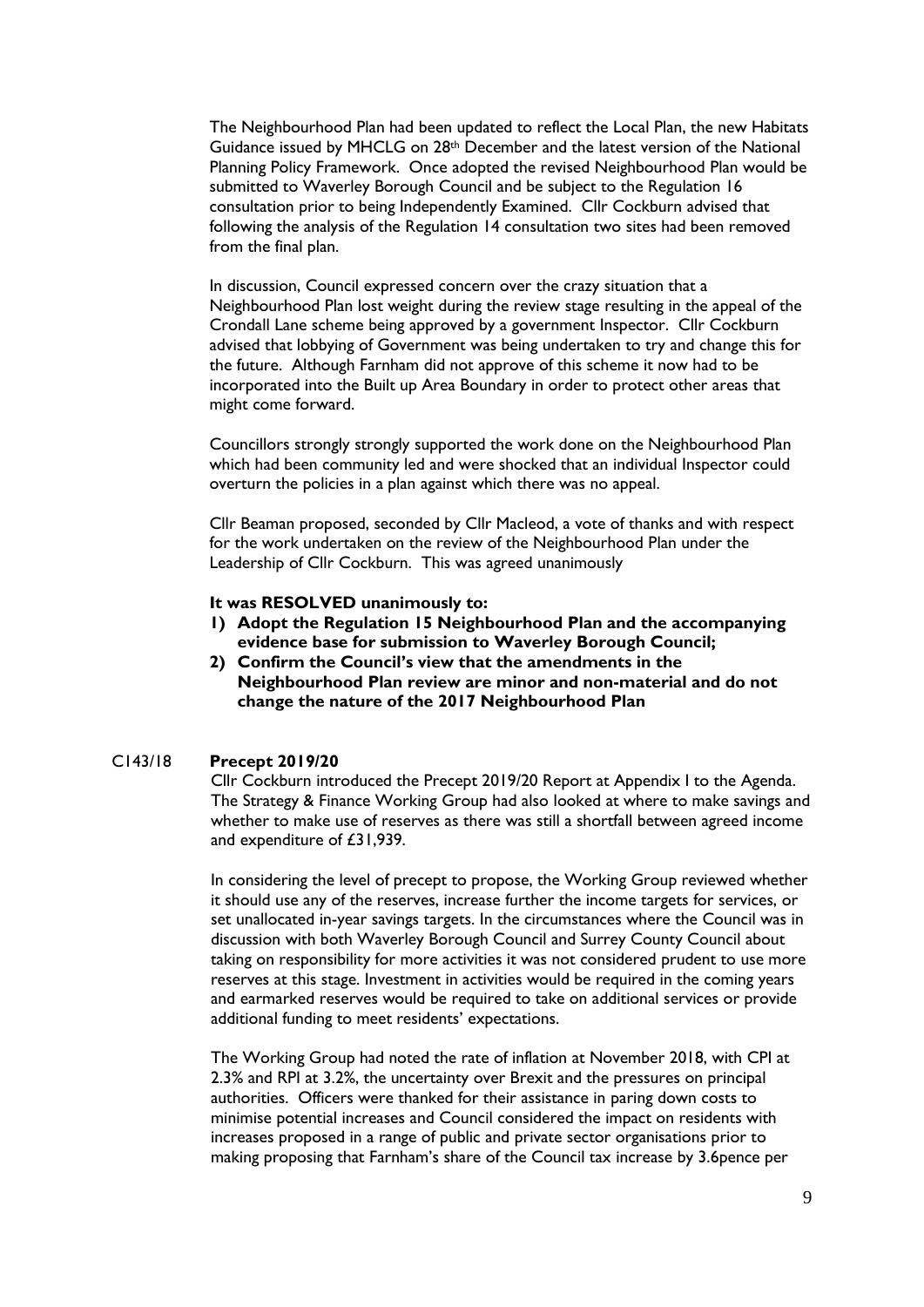week ( $£1.87$  per annum or 2.99%) from  $£62.62$  to  $£64.49$  per annum. This equates to a cost £1.24 per week per band D household for the services provided by Farnham Town Council.

In discussion, it was noted that Council had been spending wisely and that increases in Farnham's precept had been below the average for Town and Parish Councils. The Town Clerk and members of Strategy & Finance were commended for the way they had been managing the Council's resources. Council agreed that Farnham always looked to get the best deal for residents

**It was RESOLVED unanimously that the precept for 2019/20 should be £1,102,922 equating to a Band D cost of £64.49 per annum (£1.24 per week).**

#### **Part 2 – Items Noted**

#### C144/18 **Actions under the Scheme of Delegation**

The Town Clerk reported on a discussion on a potential Masterplanning project for Farnham which was being led by Waverley Borough Council involving all tiers of local government and other interested groups. Further information would be discussed at the next meeting of Strategy & Finance.

#### C145/18 **Reports from other Councils**

- i) Cllr Macleod provided an update on the consultations being undertaken by Surrey County Council. The level of interest and responses from Farnham had been noted at Surrey and the proposals for the Civic Amenity had been deferred for further investigation. There would also be an additional consultation on the Library provision .in Farnham.
- ii) Cllr Beaman reported on the new Community Infrastructure Levy Board being created at Waverley to oversee CIL payments.
- iii) Cllr Beaman reported on the consultation being undertaken by MHCLG on Business rates relief. He advised that the majority of business rates were retained by Government and spent in other parts of the country.

#### C146/18 **Reports from Outside Bodies**

- i) Cllr Hargreaves reported ion the meeting of the Farnham Visitors Forum at which a presentation had been made by the Farnham Maltings which is celebrating its 5oth anniversary this year and would have a community day on 11th May in celebration.
- ii) Cllr Beaman reported on discussions he had had on the bus services changes coming into effect in February. He had spotted the loss of service in Rowledge on a Saturday which could be saved with a small adjustment to the service. As a result an 8.30 service would be reinstated.
- C147/18 **Date of next meeting** Members noted that the next scheduled Council Meeting would take place on Thursday 7th March 2019

#### C148/17 **Exclusion of the Press and Public**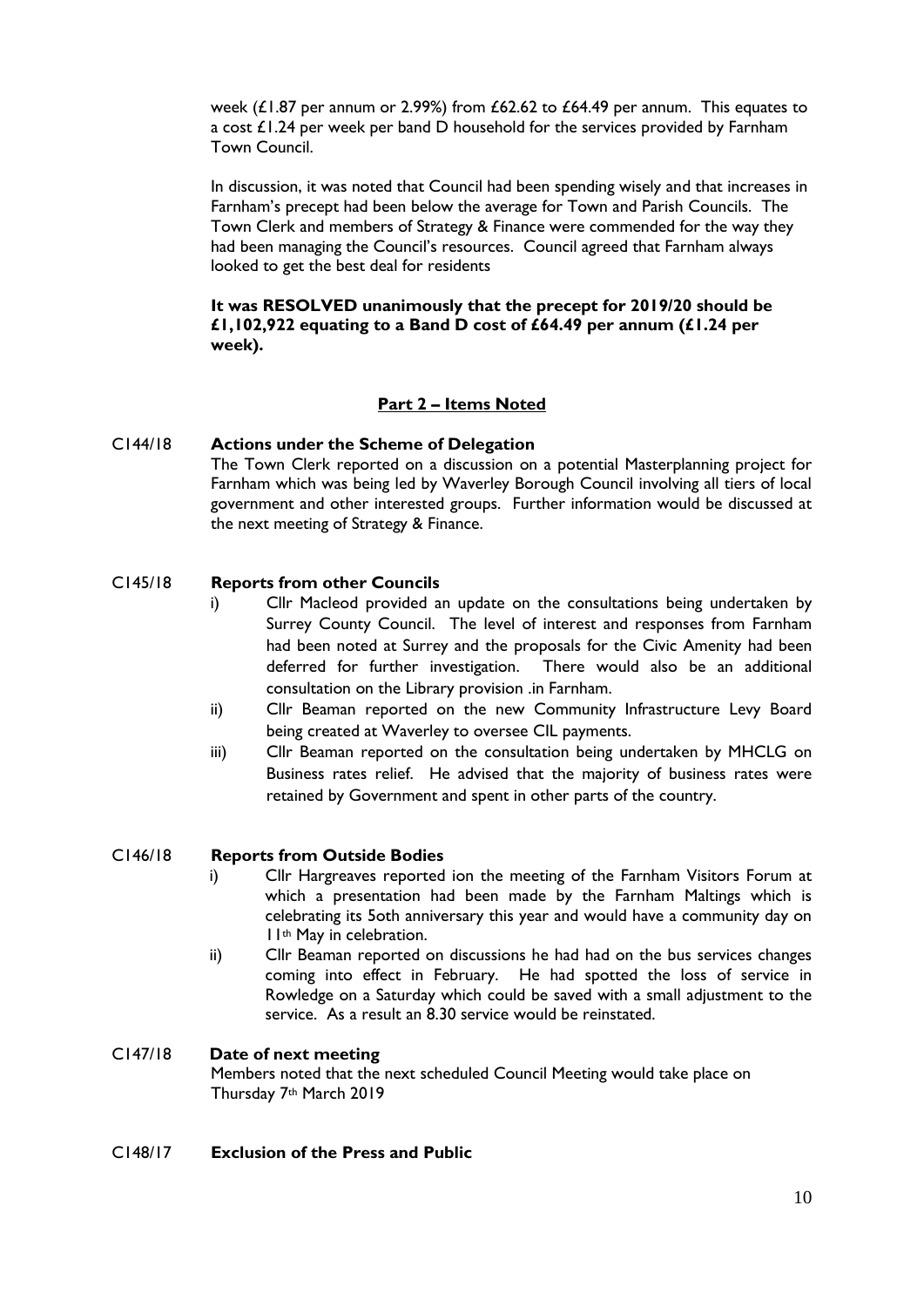The Mayor proposed and it was **RESOLVED** *nem con* **to exclude members of the public and press from the meeting/ in view of the confidential items under discussion.**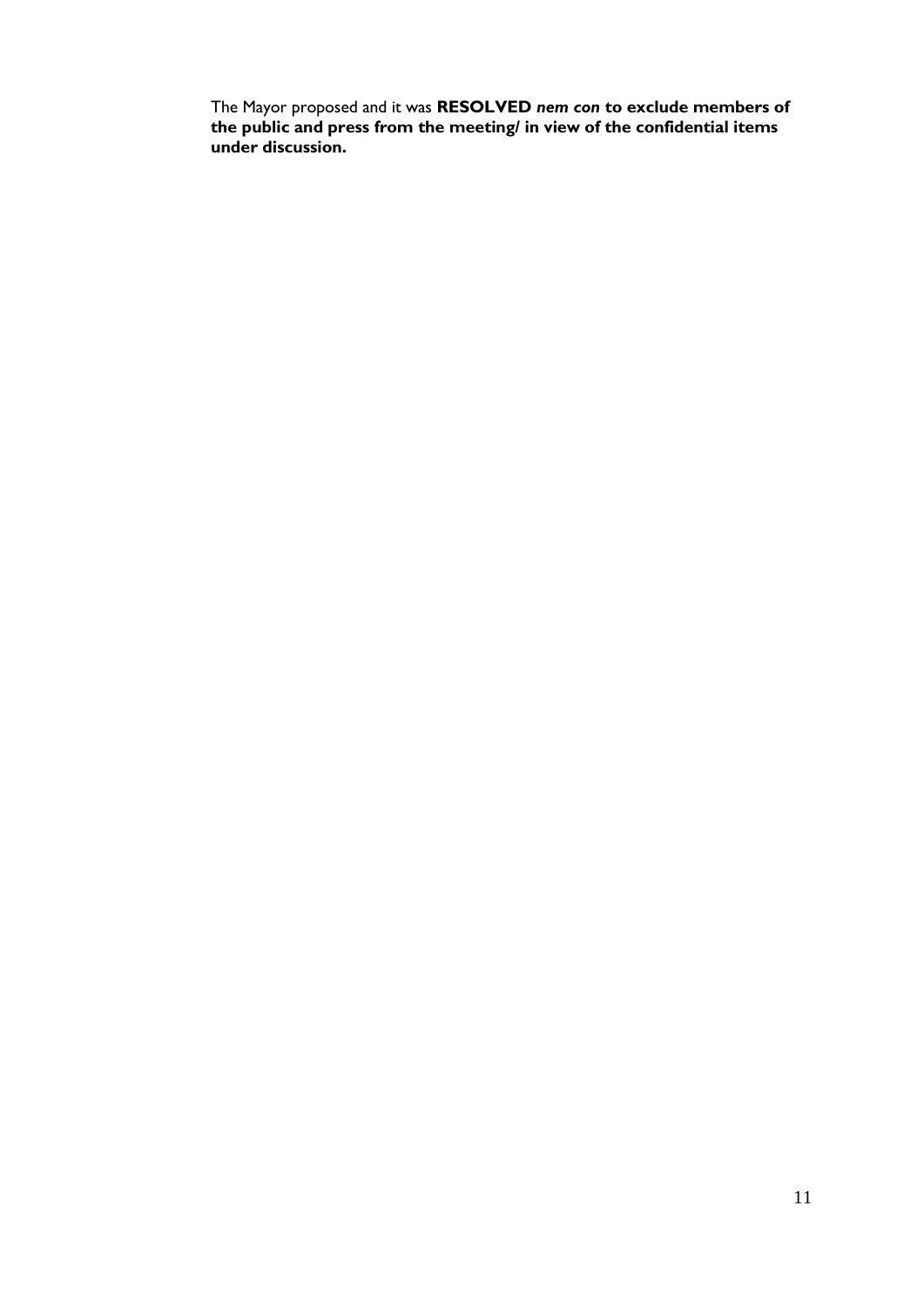#### **Part 3 Confidential Items**

#### C149/18 **Services to Farnham Awards**

Council considered whether there was any reason not to award Services to Awards medals to those listed at Exempt Appendix 1.

**It was RESOLVED** *nem con* **that the awards proposed by the Awards Panel under the Services to Farnham Awards scheme in 2019 be awarded.**

The Mayor closed the meeting at 8.38.

Date Chairman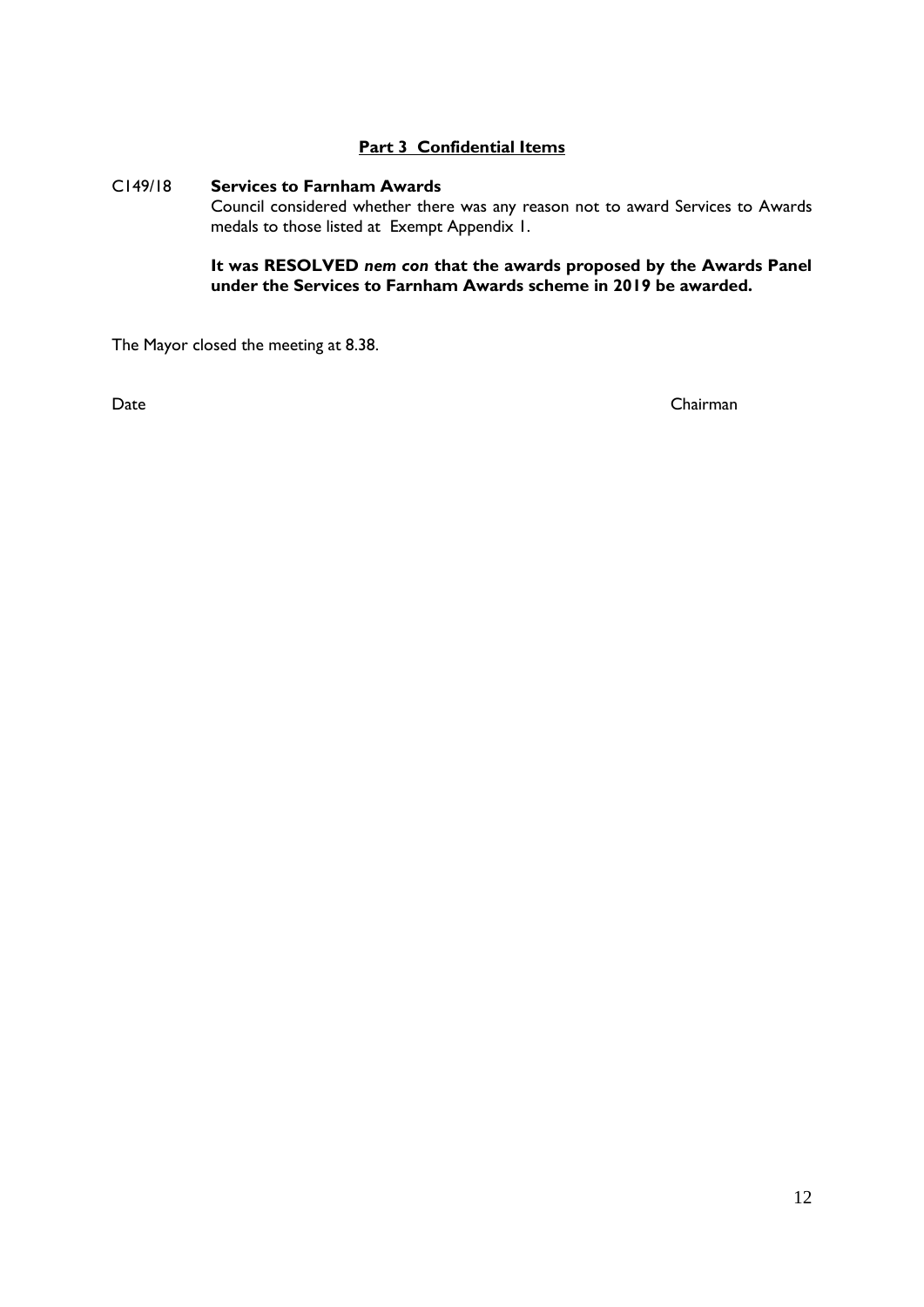



# **Notes** Strategy and Finance Working Group

#### **Time and date**

2pm Tuesday 26th February 2019

#### **Place**

Town Clerk's Office, South Street, Farnham

#### **Attendees:**

Members: Councillors Carole Cockburn, David Beaman, John Ward,

Officers: Iain Lynch (Town Clerk), Iain McCready (Contracts and Facilities Manager), Andrea Mann (Assistant Clerk).

#### **1. Apologies** Cllr Pat Frost, Jill Hargreaves, Stephen Hill, and Jeremy Ricketts.

#### **2. Declarations of Interest**

There were no declarations of interest.

# **3. Notes of Meeting held on 22nd January 2019**

| <b>POINTS</b>                                  | <b>ACTION</b> |
|------------------------------------------------|---------------|
| The notes of the previous meeting were agreed. |               |

#### **4. Annual Town Meeting**

| <b>POINTS</b>                                                             | <b>ACTION</b>           |
|---------------------------------------------------------------------------|-------------------------|
| The Town Clerk informed Members that the Maltings was the preferred       |                         |
| venue for the Annual Town Meeting due to availability, cost and the style |                         |
| of meeting rooms.                                                         |                         |
| The agenda would follow the same format as of previous years with:        |                         |
| - A report of the year from the Mayor and Leader.                         |                         |
| Lead Members updates on the 2018/19 year.<br>$\blacksquare$               | Officers to liaise with |
| Refreshment break.                                                        | Lead Members of         |
| Q&A session.<br>$\sim$                                                    | <b>Working Groups</b>   |
| Officers had started to prepare an Annual Report and the presentations    |                         |
| for Lead Members.                                                         |                         |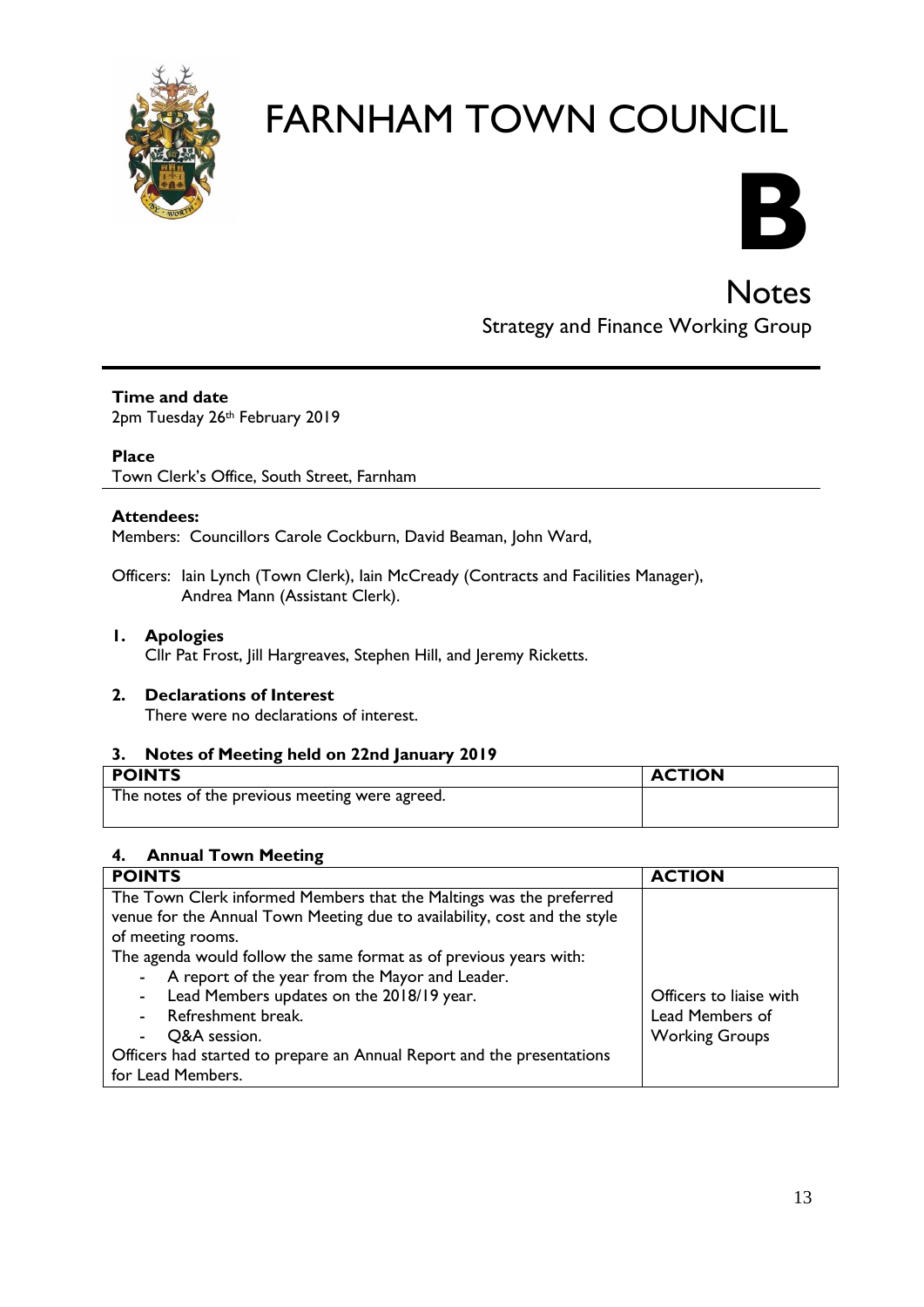#### **5. Finance Report**

| <b>POINTS</b>                                                              |                                                                                                                             | <b>ACTION</b>                       |
|----------------------------------------------------------------------------|-----------------------------------------------------------------------------------------------------------------------------|-------------------------------------|
| $\mathsf{I}$                                                               | Income and expenditure update                                                                                               |                                     |
|                                                                            | The Town Clerk went through the summary Income & Expenditure                                                                |                                     |
| Budget report to 26 <sup>th</sup> February. The end of year forecasts on a |                                                                                                                             | <b>Recommendation:</b>              |
|                                                                            | range of matters were discussed and noted:                                                                                  |                                     |
|                                                                            | a) The Working Group noted that a further investment into the                                                               | <b>Council is</b>                   |
|                                                                            | CCLA Property Fund had already been approved by Council                                                                     | recommended to:                     |
|                                                                            | (indicative amount of £100k). Members considered that a                                                                     | 1) Agree to purchase                |
|                                                                            | higher investment may be beneficial and it was agreed to an                                                                 | modern.gov                          |
|                                                                            | investment of up to £150k                                                                                                   | software for                        |
|                                                                            | The Town Clerk advised that were several items of revenue<br>b)                                                             | committee                           |
|                                                                            | and capital investment being presented to the Working Group                                                                 | administration<br>and workflow with |
|                                                                            | for consideration and amplified a proposal previously discussed<br>for the acquisition of the Modern.gov meeting management | costs met from                      |
|                                                                            | system. This would be an invest-to-save option improving the                                                                | the 2018/19                         |
|                                                                            | efficiency of the Council's administration, streamline the                                                                  | budget.                             |
|                                                                            | meetings process and improve consistency of the meeting                                                                     | 2) Approve the                      |
|                                                                            | documentation. The Town Clerk briefed Members on a                                                                          | <b>Internal Auditor's</b>           |
|                                                                            | meeting held that morning with Modern.gov and said that the                                                                 | 2019/20 fees of                     |
|                                                                            | cost had dropped and the options improved since the Council                                                                 | £2,000.                             |
|                                                                            | had considered the proposal five years ago. Members                                                                         | 3) Note that the list               |
|                                                                            | supported the concept with an initial capital outlay of £9,000                                                              | of updated direct                   |
|                                                                            | and ongoing costs of $E7,250$ per annum. It was agreed that the                                                             | debits as                           |
|                                                                            | Town Clerk should produce a summary report (attached as                                                                     | considered by                       |
|                                                                            | Annex 1) for Council 7th March.                                                                                             | <b>Strategy and</b>                 |
| $\parallel$                                                                | Direct debits 2019-20.                                                                                                      | <b>Finance</b>                      |
|                                                                            | The list of Direct Debits for 2019/20 (at Appendix C to the agenda)                                                         |                                     |
|                                                                            | was reviewed and the following points were noted:                                                                           |                                     |
|                                                                            | The Council was still owed funds from Castle Water which were                                                               |                                     |
|                                                                            | taken by unauthorised direct debit.                                                                                         |                                     |
| III)                                                                       | Castle Water direct debits were now cancelled.<br>Internal Auditor.                                                         |                                     |
|                                                                            | Members agreed to extend the Internal Auditor's contract for a                                                              |                                     |
|                                                                            | further year and agreed the proposed increase from $£1,775$ to                                                              |                                     |
|                                                                            | £2,000.                                                                                                                     |                                     |
|                                                                            |                                                                                                                             |                                     |

#### **6. Neighbourhood Plan Review**

| <b>POINTS</b>                                                                                                                                                                                                                                                                                                                                                                                                                                                                                                                                                                                                                                                | <b>ACTION</b>                                                            |
|--------------------------------------------------------------------------------------------------------------------------------------------------------------------------------------------------------------------------------------------------------------------------------------------------------------------------------------------------------------------------------------------------------------------------------------------------------------------------------------------------------------------------------------------------------------------------------------------------------------------------------------------------------------|--------------------------------------------------------------------------|
| Cllr Carole Cockburn explained that the Neighbourhood Plan Review<br>was undergoing its Regulation 16 review, a test of basic conditions.<br>The Regulation 16 period would end on 21 <sup>st</sup> March and it was hoped<br>that a 2 <sup>nd</sup> referendum could be avoided.<br>The Town Clerk informed members that correspondence from<br>ii)<br>Waverley Borough Council had been received in relation to the<br>Infrastructure Delivery Plan. This provided the opportunity to add<br>further items to create the Regulation 123 list for Farnham. This<br>work would be forwarded to the S106 Task Group which was now<br>progressing CIL matters. | Add IDP<br>correspondence to the<br>S106 Task Group agenda<br>6th March. |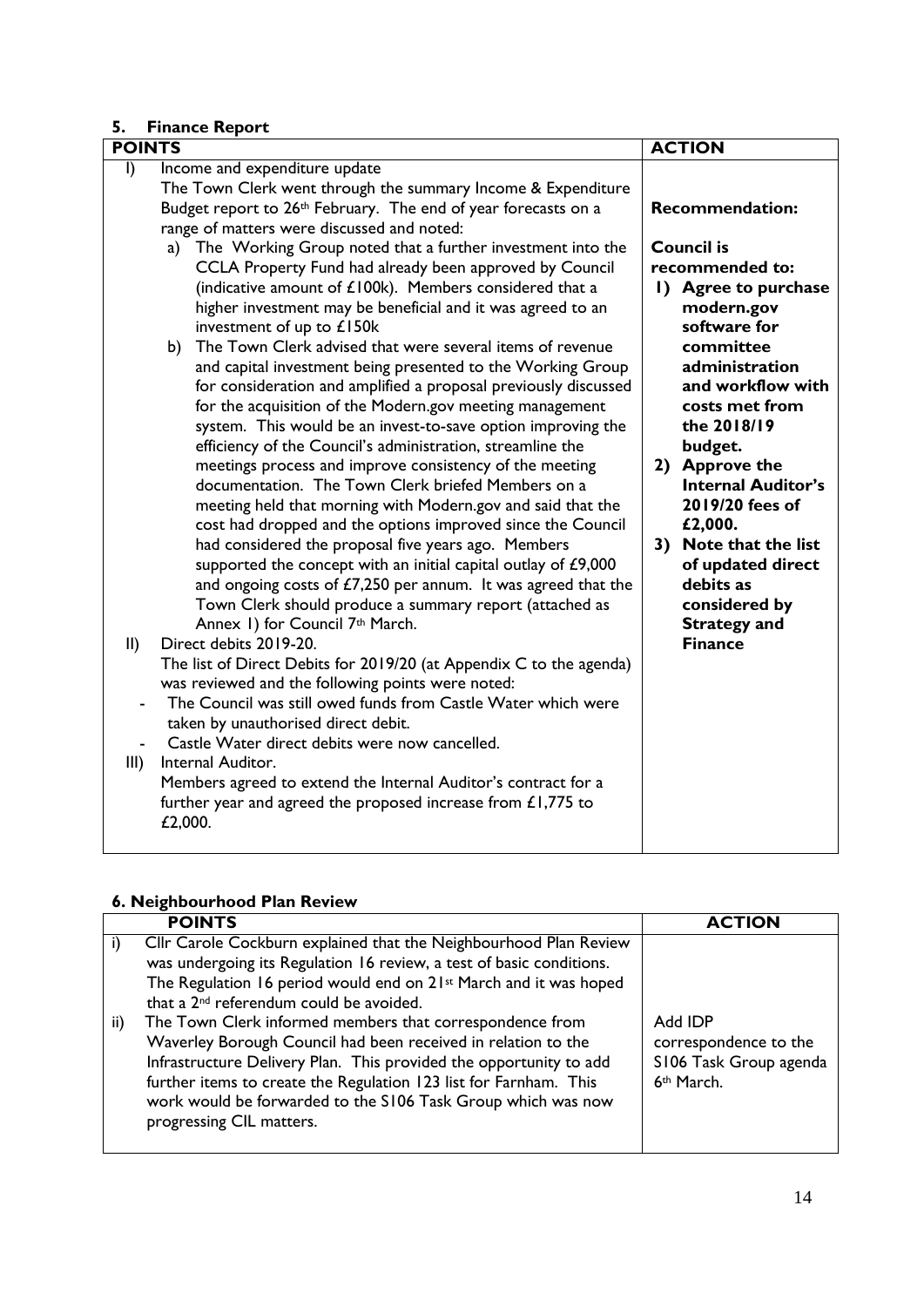### **7. Contracts Update**

| <b>POINTS</b>                                                                                                                      | <b>ACTION</b>                 |
|------------------------------------------------------------------------------------------------------------------------------------|-------------------------------|
| The Business & Facilities Manager presented the Contracts Update                                                                   | <b>Recommendation:</b>        |
| report. The following matters were discussed and approved:                                                                         |                               |
| I) CCTV system:                                                                                                                    | <b>Council is</b>             |
| a) Farnham Town Council building - Members agreed the cost of                                                                      | recommended to:               |
| purchasing two replacement infrared cameras £1,484.                                                                                | 1) Waive Standing             |
| b) Gostrey Meadow - Members agreed to install 3 cameras into                                                                       | <b>Orders (contracts)</b>     |
| Gostrey Meadow to improve public safety and protect council                                                                        | for the purpose of            |
| assets at a cost of £5,122.                                                                                                        | considering                   |
| c) Members noted officers were reviewing procedures for                                                                            | recommendation                |
| recording, reviewing and storing CCTV data.                                                                                        | 7.1 a and b & 7.2.            |
| d) For continuity it was agreed to recommend waiving standing                                                                      | 2) Approve the cost           |
| Orders contracts to go with the current supplier XMil for the                                                                      | of purchase two               |
| CCTV upgrades                                                                                                                      | replacement<br>cameras at the |
| New Vehicle Gas fill-up point – Members agreed to recommend<br>2)<br>the installation of a new CNG gas supply point at the Council | <b>Council Offices</b>        |
| offices for the new truck at a cost of approximately £5,000 from                                                                   | 3) Approve the cost           |
| the specialist supplier Global CNG Solutions Ltd                                                                                   | of installing 3               |
| 3) West Street Cemetery Gates – the cost of restoring the gates was                                                                | cameras into                  |
| noted at approximately £1,000 plus pick up and delivery.                                                                           | <b>Gostrey Meadow;</b>        |
| Aircon in the Council Chamber - quotes had been provided by<br>4)                                                                  | <b>Approve the cost</b><br>4) |
| four suppliers who had proposed comparative price against the                                                                      | of installing a new           |
| specification. It was proposed that Oak Services Ltd be awarded                                                                    | CNG gas supply at             |
| the contract subject to reassurance that the decibel noise level was                                                               | the Council                   |
| acceptable and the protection of the fabric of the building at a cost                                                              | Offices.                      |
| of £8,100.                                                                                                                         | <b>Approve the</b><br>5)      |
|                                                                                                                                    | installation of               |
|                                                                                                                                    | replacement air               |
|                                                                                                                                    | condition in the              |
|                                                                                                                                    | <b>Council Chamber</b>        |
|                                                                                                                                    | by Oak Services               |
|                                                                                                                                    | Ltd.                          |
|                                                                                                                                    |                               |

# **8. Town Clerk update**

| <b>POINTS</b>                                                          | <b>ACTION</b>             |
|------------------------------------------------------------------------|---------------------------|
| I) The Town Clerk updated Members that Waverley Borough Council        | The Town Clerk to         |
| were keen to produce a Masterplan for Farnham as part of place         | request further details   |
| shaping in the borough and Farnham was chosen as the initial area. The | from Waverley Borough     |
| Town Clerk had attended a workshop to scope a vision for Farnham       | Council.                  |
| which led to Waverley Borough Council proposing to undertake the       |                           |
| Farnham Masterplan. The proposed outputs were:                         | <b>Recommendation to</b>  |
| A report<br>$\bullet$                                                  | <b>Council:</b>           |
| Prioritised list of transport schemes.<br>$\bullet$                    | <b>Farnham Town</b><br>D. |
| An updated health check.<br>$\bullet$                                  | Council play an           |
| Identifying key stakeholders.<br>$\bullet$                             | active part in the        |
| A transport study.<br>$\bullet$                                        | proposed                  |
| A Vision for 2045.                                                     | Masterplanning            |
| Members discussed the concept of the Masterplan, anticipated           | project with a)           |
| outcomes, cost and how Farnham Town Council could be involved.         | membership of             |
| Members agreed that the Council should be actively involved with       | the Project Board         |
| membership of the project board and any workstreams and with a         | and b) a financial        |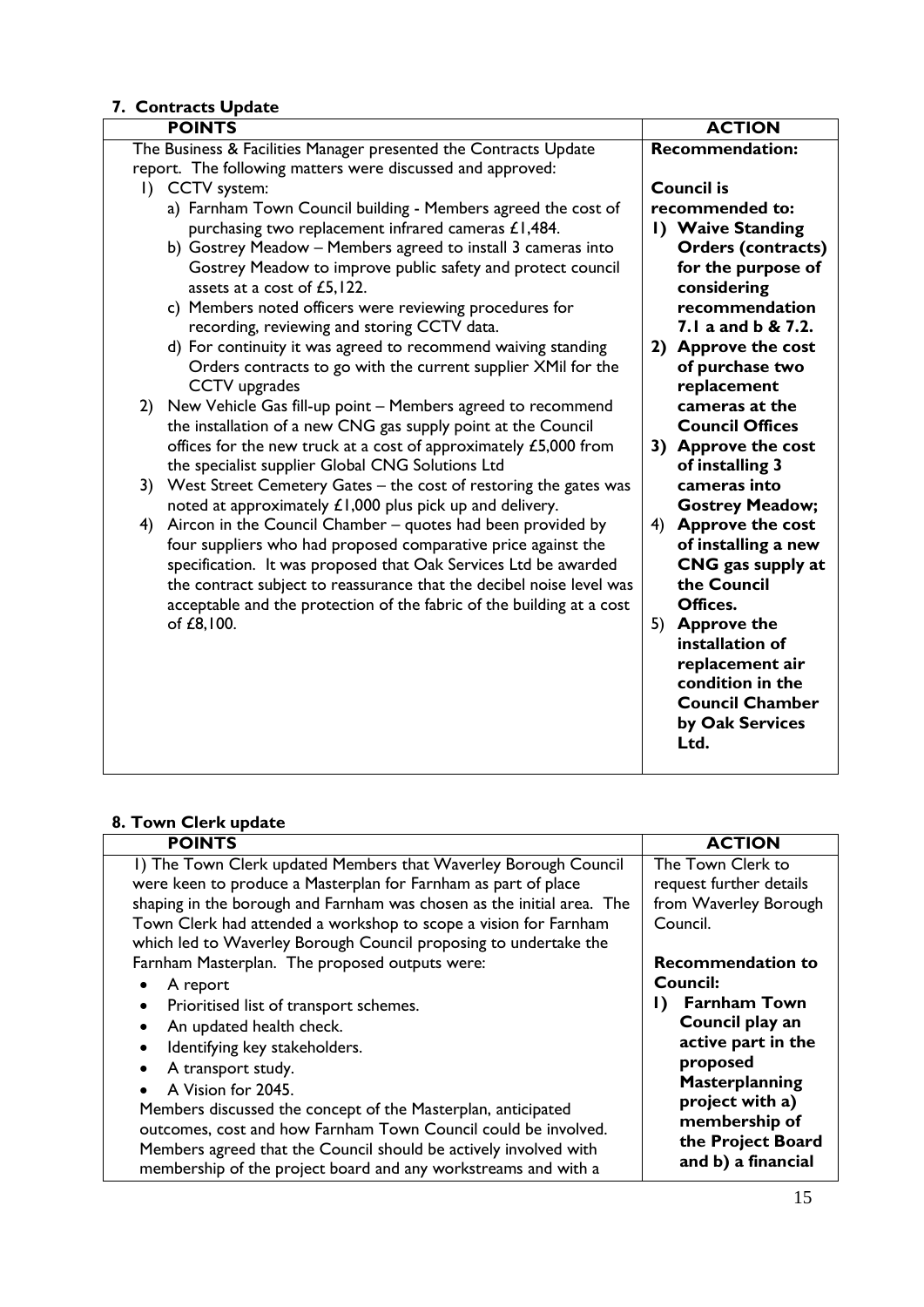| financial contribution dependant on the proposed outcomes. Members   | contribution of |
|----------------------------------------------------------------------|-----------------|
| requested further details on the aims & objectives; how Farnham Town | £10,000 towards |
| Council would be involved; and clarification on which                | the cost of the |
| organisations/companies had been approached to produce the plan.     | first Phase.    |
|                                                                      |                 |

# **9. Date and time of next meeting**

| <b>POINTS</b>                                                                                       | <b>ACTION</b> |
|-----------------------------------------------------------------------------------------------------|---------------|
| Members agreed that the next meeting would take place on Tuesday 9th $\mid$ Town Clerk to circulate |               |
| <b>April 2019</b> at 9.30am                                                                         | agenda        |
|                                                                                                     |               |

The meeting ended at 3.15pm.

Notes written by Andrea Mann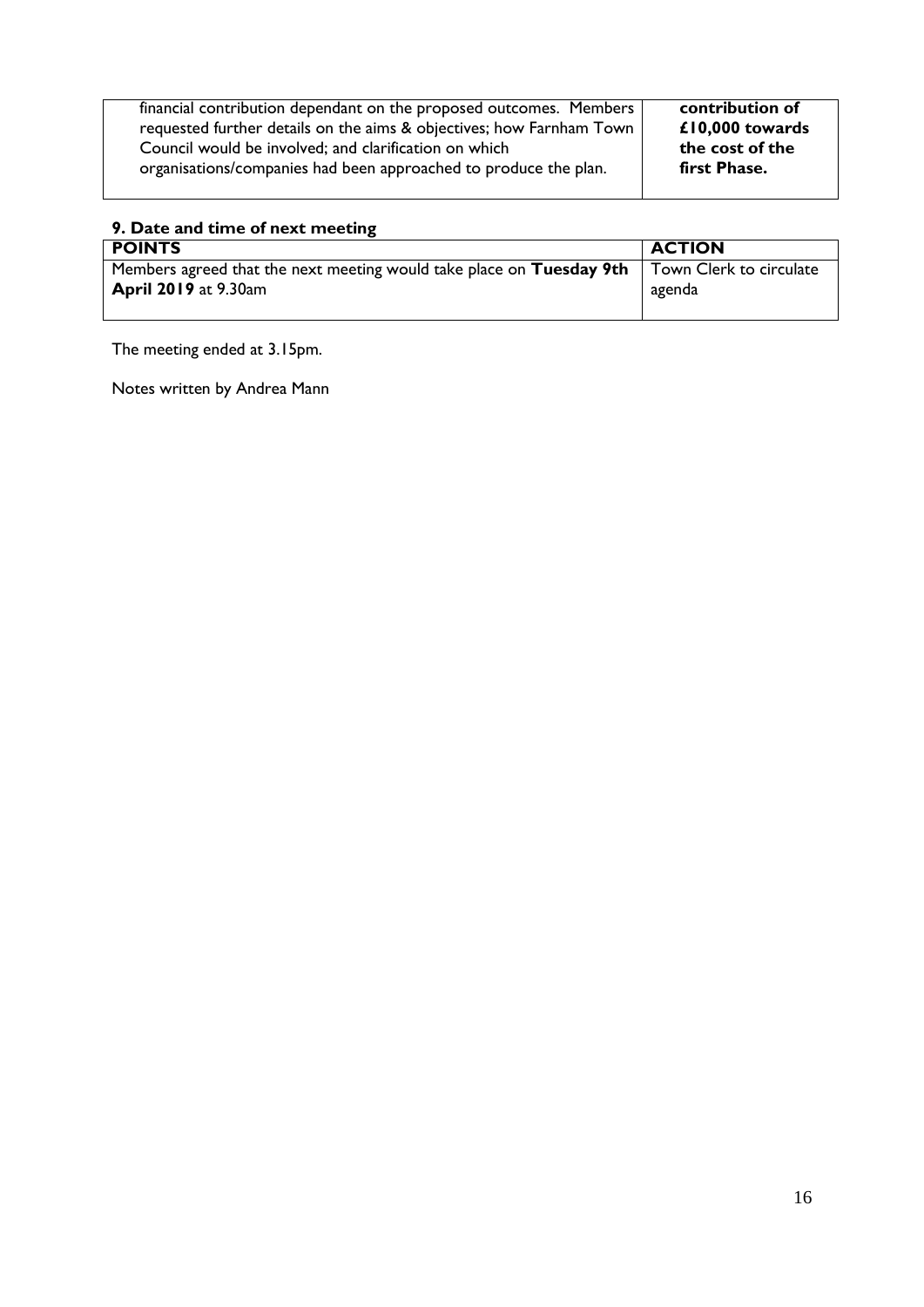#### **Modern.gov**

Modern.gov is now used by some 350 councils across the country as workflow and decision making software for committee administration. In addition it assists with managing Member details, declarations of interest and other data in one place improving transparency and efficiency.

Key Functions

- Merge and number all types of file format documents into one agenda
- Pre-populate minutes and ensure they are quickly published, including decisions, declarations and actions
- Control access to restricted items, including automatic generation of private and public packs
- Automatically issue email notifications on publication
- Update your register of interests
- Track issues with our intuitive issue manager, to automatically link agenda items and provide a full historic trail
- Improved search facility for discussion on related topics
- Library area for useful documents (Financial Regulations, standing orders policies etc)
- Internal workflow for agenda preparation

When Farnham Town Council first approached Modern.gov in 2013, the functionality and price was not right for the Council. As so much of the Council's business and contact with the public is online, this software and its related app, will mean that Council documents can be accessed on any device reducing the need for paper for members that wish to use an IPAD, phone or other device. Documents can be easily annotated electronically

For more information see [www.moderngov.co.uk/](http://www.moderngov.co.uk/)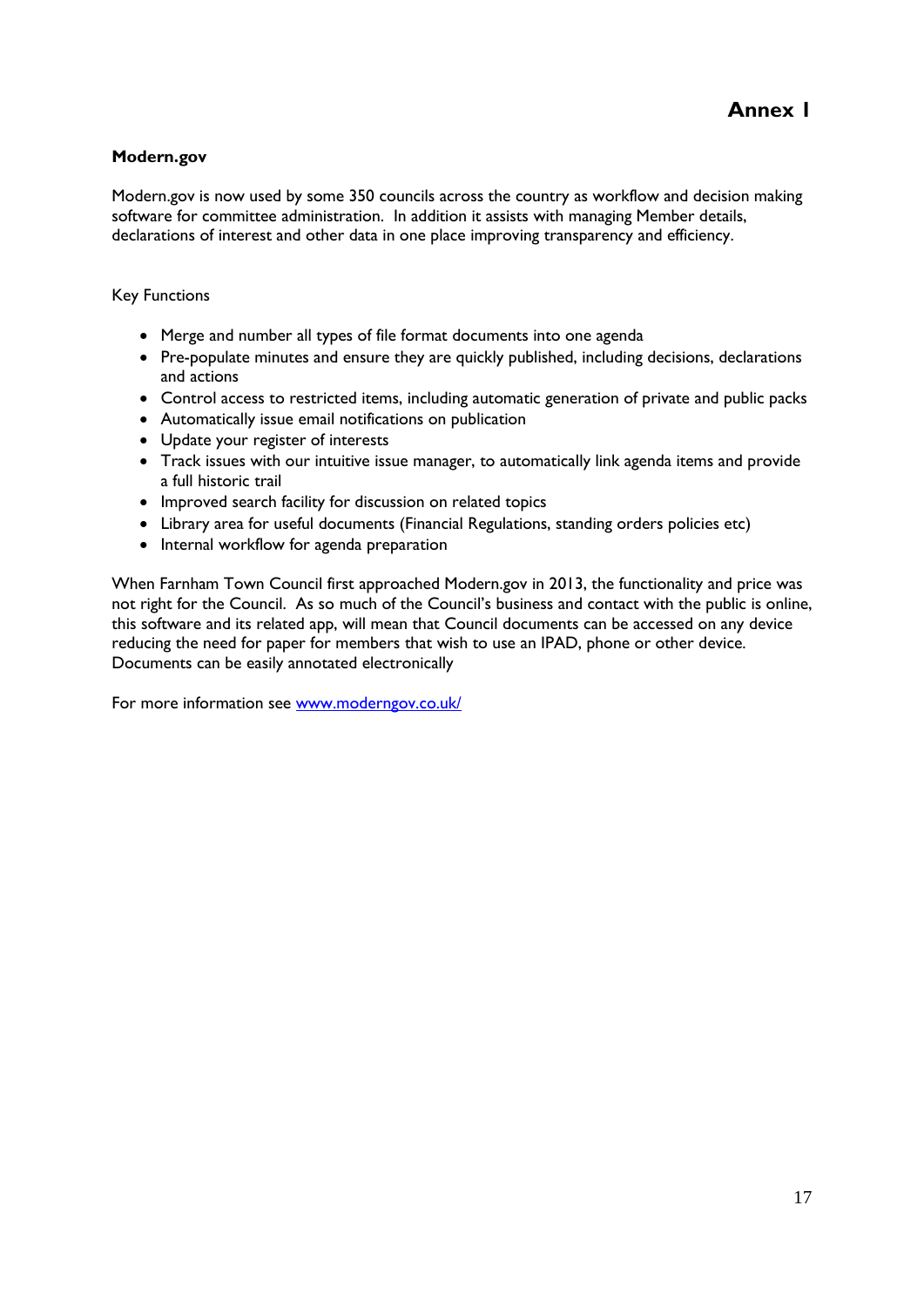

# **D**

**Notes** Planning & Licensing Consultative Group

## **Time and date**

**11.30am** on Monday 4 February 2019

## **Place**

Council Chamber, South Street, Farnham

#### **Planning & Licensing Consultative Group Members Present**

Councillor Mike Hyman – Chair Councillor David Beaman Councillor J Scotty Fraser Councillor Andy Macleod

#### **Officers in attendance:** Jenny de Quervain

#### **NOTE: The comments and observations from Waverley Borough Councillors are preliminary ones prior to consideration at Borough Council level and are based on the evidence and representations to the Town Council.**

**1. Apologies** Councillors Carole Cockburn and John Ward.

#### **2. Disclosure of Interests**

Councillors D Beaman and A Macleod declared a disclosable interest to application as the applicant is known to them.

#### **3. Applications for larger developments considered**

#### **Farnham Moor Park**

#### **WA/2019/0063 Farnham Moor Park Mr Chris Turner**

Erection of 9 dwellings including amended access, garages, landscaping, amenity space and play area together with the erection of a Commercial building Use Class A1 with associated office, service yard, parking and associated works, following demolition

ANIMAL SNACK AND TACK, GUILDFORD ROAD, RUNFOLD GU10 1PN **Farnham Town Council objects to the erection of 9 dwellings at Animal Snack and Tack, Guildford Road, Runfold. The location is outside the Farnham Neighbourhood Plan Built Up Area Boundary, not an approved development site within the Farnham Neighbourhood Plan, against Policy FNP1 and would have a negative impact on the adjacent Biodiversity Opportunity Area (BOA) Policy FNP13. The application makes**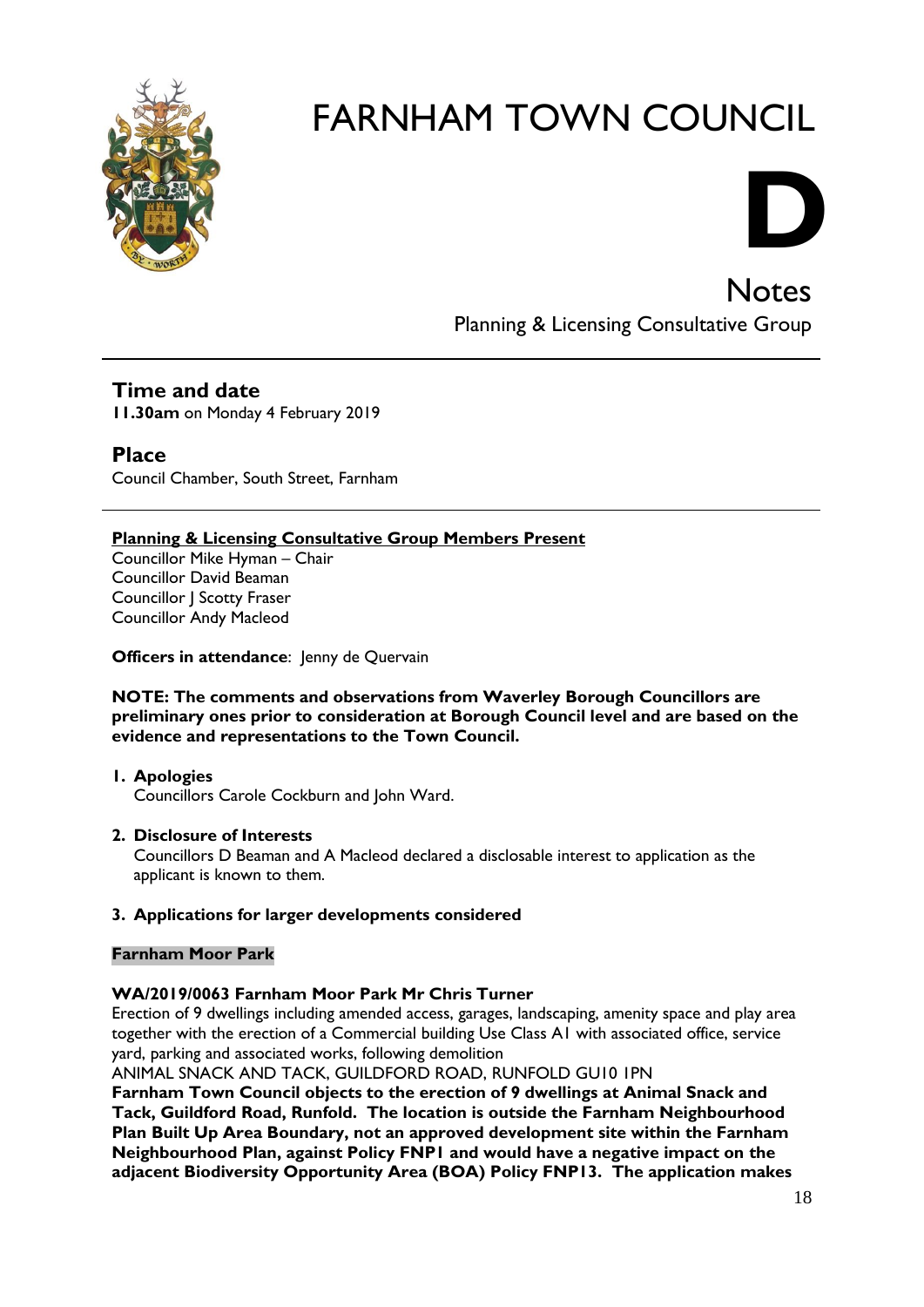**no reference to the Farnham Neighbourhood Plan or the Farnham Design Statement and its policies used to determine the suitability of applications in Farnham.** 

#### **Farnham Upper Hale**

#### **WA/2019/0030 Farnham Hale and Heath End Rachel Kellas**

Change of use from agricultural land to a Suitable Alternative Natural Greenspace (SANG) together with provision of new car park.

FARNHAM PARK HOTEL AND RESTAURANT, LOWER HALE FARNHAM GU9 9RP **Farnham Town Council objects to any built form on this site. Were the whole site to be considered for SANG, with a more suitably situated car park, the Farnham Neighbourhood Plan and the whole community would benefit.** 

#### **4. Applications considered**

#### **Farnham Bourne**

#### **WA/2018/2254 Farnham Bourne Jane McMullan**

Erection of extensions and alterations to provide 1 additional dwelling together with extension to existing dwelling.

58, BURNT HILL ROAD, FARNHAM GU10 3LY

**Farnham Town Council objects to the erection of 1 additional dwelling. This is gross overdevelopment with an unnecessarily complicated system for the increased number of cars generated by the development. The resulting terrace is not typical of the area and out of keeping with the Farnham Design Statement and Farnham Neighbourhood Plan Policy FNP1.**

#### **WA/2019/0041 Farnham Bourne Philippa Staddon**

Erection of single storey rear extension, alterations to existing integral garage and erection of dormer windows to provide additional habitable accommodation, installation of external swimming pool and erection of detached double garage outbuilding.

FERNDALE, PINE RIDGE DRIVE, LOWER BOURNE GU10 3JW

**Farnham Town Council has no objections subject to the extensions and alterations being in line with the Farnham Design Statement and Farnham Neighbourhood Plan Policy FNP16.**

#### **WA/2018/2248 Farnham Bourne Gerald Chimbumu**

Erection of extensions and alterations.

HIGHFIELD, FRENSHAM ROAD FARNHAM GU10 3PZ

**Farnham Town Council has no objections subject to the extensions and alterations being in line with the Farnham Design Statement and Farnham Neighbourhood Plan Policy FNP16 and all materials be in keeping with existing.**

#### **WA/2019/0014 Farnham Bourne Gerald Chimbumu**

Erection of extension and alterations.

HILLMEDE, 8 SWINGATE ROAD, FARNHAM GU9 8JJ

**Farnham Town Council has no objections subject to the extensios and alterations being in line with the Farnham Design Statement and Farnham Neighbourhood Plan Policy FNP16 and all materials be in keeping with existing.**

#### **WA/2019/0048 Farnham Bourne Gerald Chimbumu**

Erection of single storey extension including dormer window (Revision of WA/2018/0829). 10 AVELEY LANE FARNHAM GU9 8PW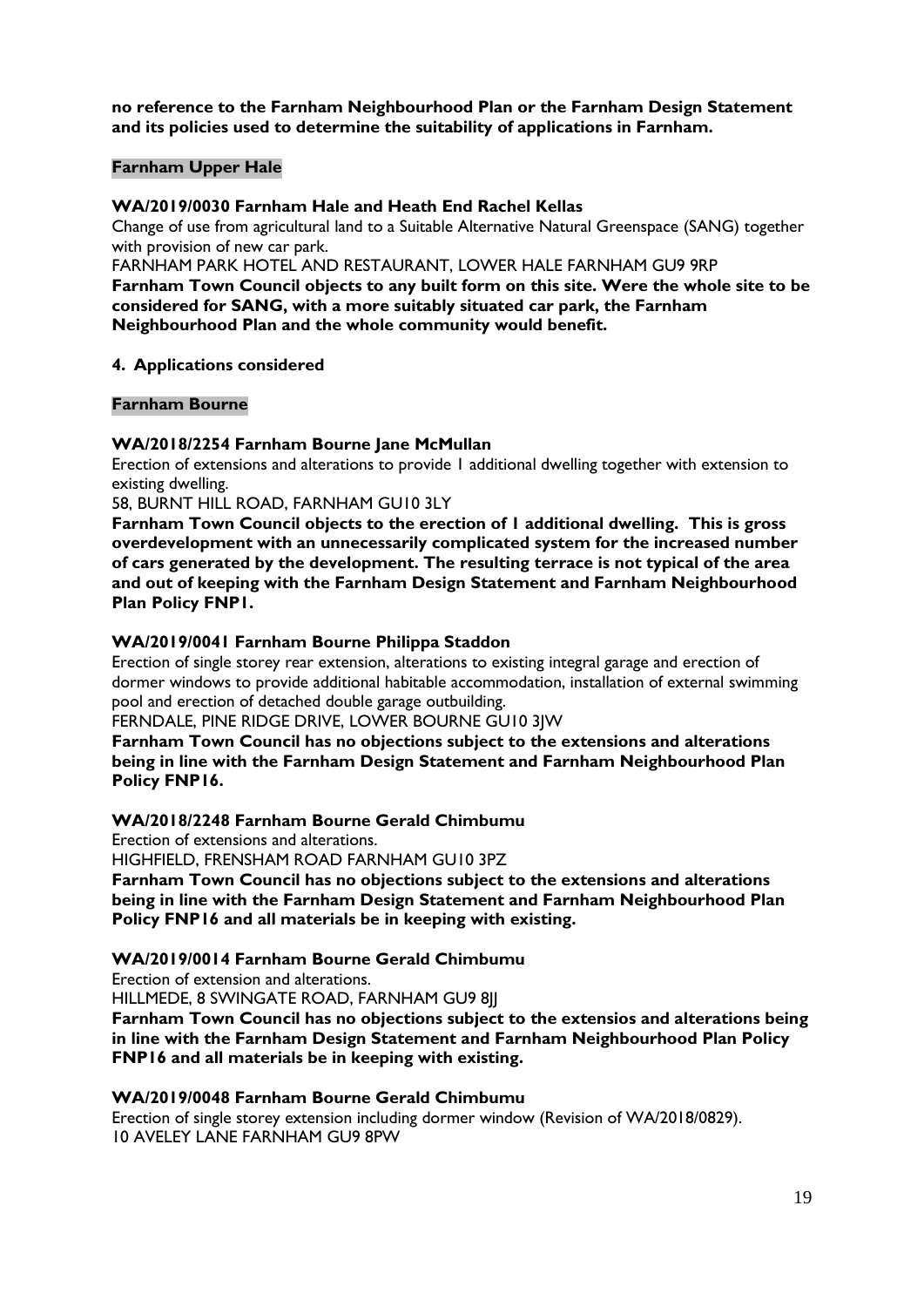**Farnham Town Council has no objections subject to the extension being in line with the Farnham Design Statement and Farnham Neighbourhood Plan Policy FNP16 and all materials be in keeping with existing.**

#### **Farnham Castle**

#### **WA/2019/0039 Farnham Castle Philippa Staddon**

Display of illuminated signs.

5 CASTLE STREET, FARNHAM GU9 7HR (new name The Castle Inn)

**Farnham Town Council objects to internally illuminated signs(the LED strips are fixed to the lettering), especially in the Town Centre Conservation Area covered by Farnham Neighbourhood Plan Policy FNP2, FNP3, FNP4 and supplementary planning guides FCAMP and Shopfront Design Guide.**

#### **WA/2019/0071 Farnham Castle Louise Fuller**

Erection of a part single and part two storey extension and alterations and erection of replacement boundary wall together with the relevant demolition of an unlisted structure in a Conservation Area. 31, ABBEY STREET, FARNHAM GU9 7RJ

**Farnham Town Council has no objections subject to the extensions and alterations being in line with the Farnham Design Statement and Farnham Neighbourhood Plan Policy FNP2 and FNP16, all materials be in keeping with existing and no negative impact on the neighbours' amenity.**

Deferred due to Disclosable Interests from Cllr Beaman and Macleod **WA/2019/0073 Farnham Castle Mr Chris Turner** Erection of 2 dwellings. LAND AT LOWNDES END, LONG GARDEN WALK WEST, FARNHAM GU9 7HX

#### **WA/2019/0035 Farnham Castle Louise Fuller**

Change of use of ground floor from retail (Use Class A1) to mixed use retail, pharmacy and clinic (Use Class A1 and D1) and installation of two air-conditioning units. 6 DOWNING STREET FARNHAM GU9 7PB

**Farnham Town Council has no objections subject to the signage being in line with the Farnham Design Statement, Farnham Neighbourhood Plan Policy FNP2, FNP3, FNP4 and supplementary planning guides FCAMP and Shopfront Design Guide for the Town Centre Conservation Area.**

#### **WA/2019/0064 Farnham Castle Gerald Chimbumu**

Erection of extensions and alterations.

15 LARKFIELD ROAD FARNHAM GU9 7DB

**Farnham Town Council has no objections subject to the extensions and alterations being in line with the Farnham Design Statement and Farnham Neighbourhood Plan Policy FNP16.**

#### **CA/2019/0004 Farnham Castle Mr A Clout**

FARNHAM CONSERVATION AREA

WORKS TO TREES

30 RED LION LANE, FARNHAM GU9 7QN

**Farnham Town Council, subject to the Arboricultural Officer's comments, welcomes the maintenance of trees to extend their life and associated amenity, especially in a Conservation Area covered by Farnham Neighbourhood Plan Policy FNP2.**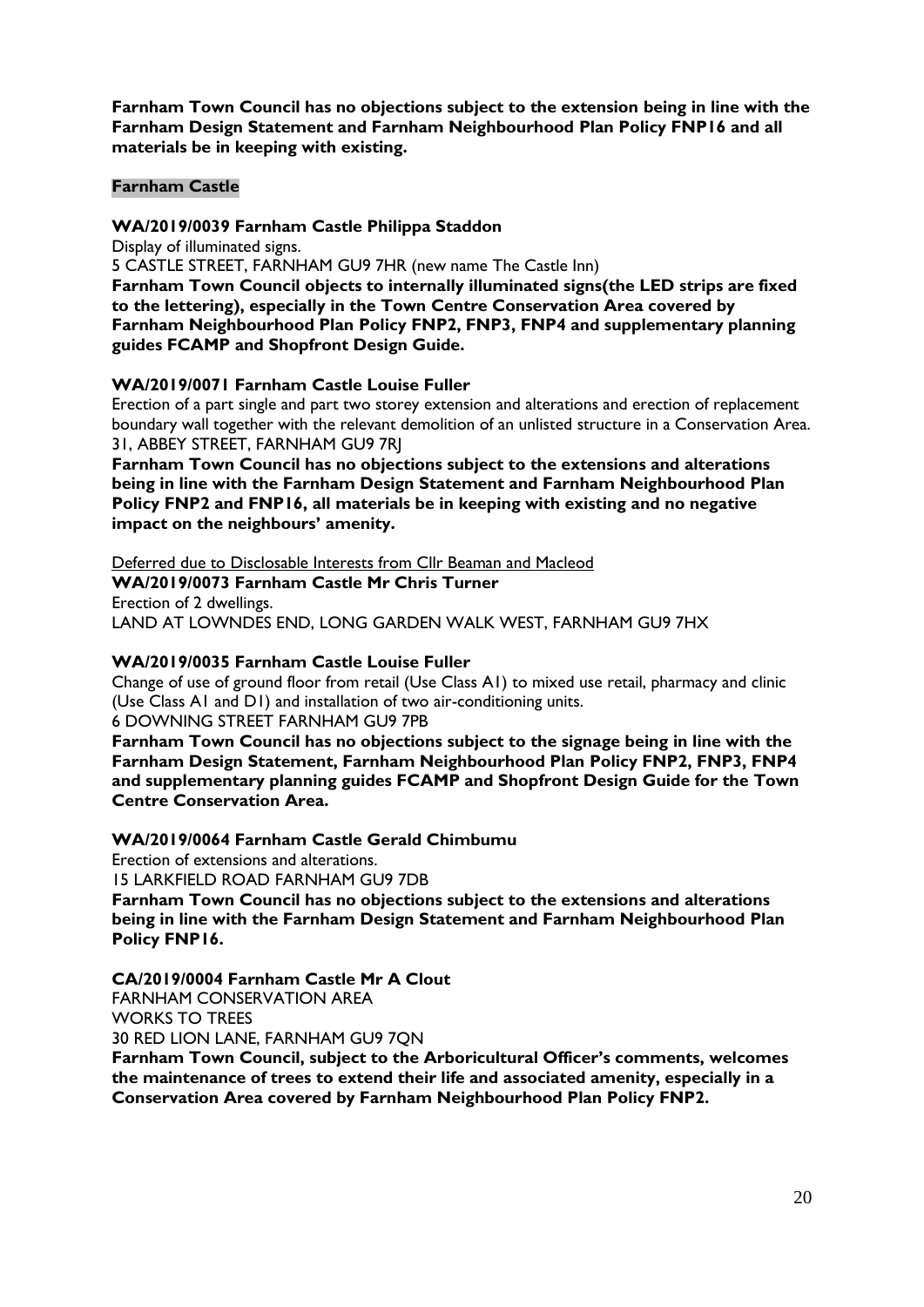**CA/2019/0005 Farnham Castle Mr A Clout** FARNHAM CONSERVATION AREA WORKS TO TREE GUILDFORD HOUSE, CASTLE HILL, FARNHAM GU9 7JG

**Farnham Town Council, subject to the Arboricultural Officer's comments, welcomes the maintenance of trees to extend their life and associated amenity, especially in a Conservation Area covered by Farnham Neighbourhood Plan Policy FNP2. The time of year should be questioned for works to Yew.**

#### **Farnham Firgrove**

#### **WA/2018/2228 Farnham Firgrove Jane McMullan**

Certificate of Lawfulness under Section 192 for alterations to roofspace including dormer extension to provide habitable accommodation.

14A TILFORD ROAD, FARNHAM GU9 8DL

**Farnham Town Council has no objections subject to the alterations being in line with the Farnham Design Statement and Farnham Neighbourhood Plan Policy FNP16, all materials be in keeping with existing and no negative impact on the neighbours' amenity.**

#### **WA/2018/2231 Farnham Firgrove Mr Chris Turner**

Erection of extensions and alterations.

29 WAVERLEY LANE, FARNHAM GU9 8BB

**Farnham Town Council has no objections subject to the extensions and alterations being in line with the Farnham Design Statement and Farnham Neighbourhood Plan Policy FNP16, all materials be in keeping with existing and no negative impact on the neighbours' amenity.**

#### **WA/2018/2247 Farnham Firgrove Gerald Chimbumu**

Certificate of Lawfulness under Section 192 for alterations to roof space including rear dormer and roof lights to provide habitable accommodation.

85 WEYDON HILL ROAD, FARNHAM GU9 8NY

**Farnham Town Council has no objections subject to the alterations being in line with the Farnham Design Statement and Farnham Neighbourhood Plan Policy FNP16, all materials be in keeping with existing and no negative impact on the neighbours' amenity.**

#### **WA/2019/0053 Farnham Firgrove Gerald Chimbumu**

Erection of single storey extension.

85 WEYDON HILL ROAD, FARNHAM GU9 8NY

**Farnham Town Council has no objections subject to the extension being in line with the Farnham Design Statement and Farnham Neighbourhood Plan Policy FNP16, all materials be in keeping with existing and no negative impact on the neighbours' amenity.**

#### **WA/2019/0031 Farnham Firgrove Gerald Chimbumu**

Erection of a two storey rear extension and associated alterations. 30 TILFORD ROAD FARNHAM GU9 8DL

**Farnham Town Council has no objections subject to the extension and alterations being in line with the Farnham Design Statement and Farnham Neighbourhood Plan Policy FNP16, all materials be in keeping with existing and no negative impact on the neighbours' amenity.**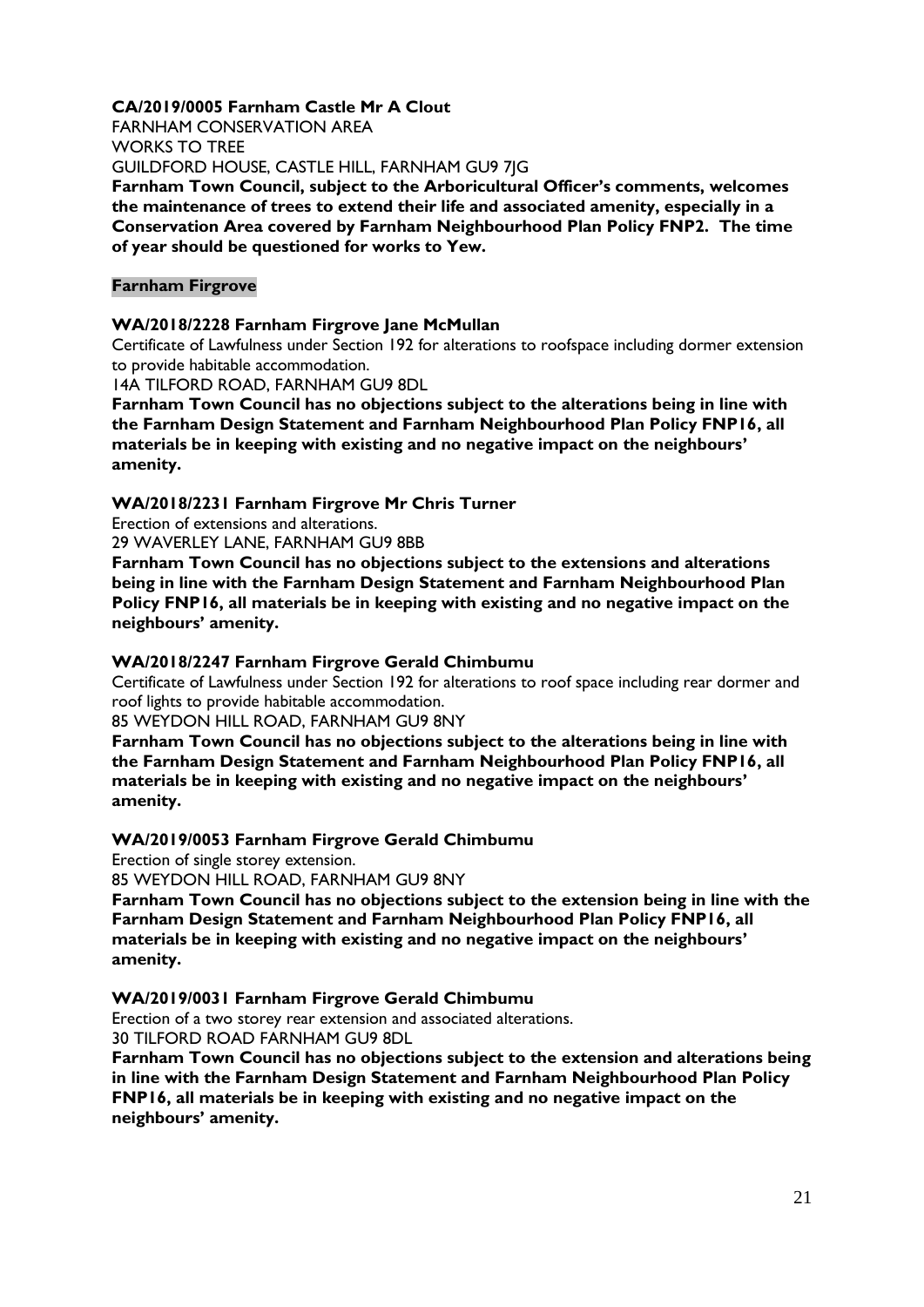#### **TM/2019/0010 Farnham Firgrove Steve Tester**

APPLICATION FOR WORKS TO TREES SUBJECT OF TREE PRESERVATION ORDER WA229 21 FAIRHOLME GARDENS FARNHAM GU9 8IB

**Farnham Town Council, subject to the Arboricultural Officer's comments, welcomes the maintenance of trees to extend their life and associated amenity.**

#### **Farnham Hale and Heath End**

#### **WA/2018/2236 Farnham Hale and Heath End Gerald Chimbumu**

Erection of a single storey rear extension.

17 NORTH AVENUE, FARNHAM GU9 0RE

**Farnham Town Council has no objections subject to the extension being in line with the Farnham Design Statement and Farnham Neighbourhood Plan Policy FNP16, all materials be in keeping with existing and no negative impact on the neighbours' amenity.**

#### **WA/2019/0037 Farnham Hale and Heath End Gerald Chimbumu**

Erection of extension to provide a single storey rear extension including alterations to elevations. MAGNOLIAS, ROWHILLS, FARNHAM GU9 9AU

**Farnham Town Council has no objections subject to the extension and alterations being in line with the Farnham Design Statement and Farnham Neighbourhood Plan Policy FNP16, all materials be in keeping with existing and no negative impact on the neighbours' amenity.**

#### **WA/2019/0033 Farnham Hale and Heath End Gerald Chimbumu**

Erection of single storey outbuilding to provide an annexe 44 WHITE COTTAGE CLOSE, FARNHAM GU9 0NL

**Farnham Town Council has no objections subject to the single storey outbuilding remaining ancillary to the dwelling and no negative impact on the neighbours' amenity.**

#### **WA/2019/0045 Farnham Hale and Heath End Gerald Chimbumu**

Erection of extensions and alterations.

CHANCTON, HEATH LANE, FARNHAM GU9 0PR

**Farnham Town Council has no objections subject to the extensions and alterations being in line with the Farnham Design Statement and Farnham Neighbourhood Plan Policy FNP16, all materials be in keeping with existing and no negative impact on the neighbours' amenity.**

#### **Farnham Moor Park**

#### **WA/2018/2255 Farnham Moor Park Mr Chris Turner**

Erection of 2 dwellings, alterations to access, construction of gates and piers and associated works. LAND TO THE REAR OF ROBINS WOOD, MOOR PARK WAY, FARNHAM GU9 8EL

**Farnham Town Council objects to the overdevelopment of land to the rear of Robins Wood, accessed from the narrow Old Compton Lane, the proposed density is not in keeping with the area and not in line with the Farnham Design Statement or Farnham Neighbourhood Plan Policy FNP1.** 

#### **WA/2019/0066 Farnham Moor Park Gerald Chimbumu**

Erection of detached garage outbuilding with office space above including dormer windows; erection of entrance gate, brick piers and boundary wall; and alterations to elevations and associated works including landscaping.

MONKSBURY 4, CAMP HILL, FARNHAM GU10 1RG

**Farnham Town Council has no objections to the detached garage subject to it**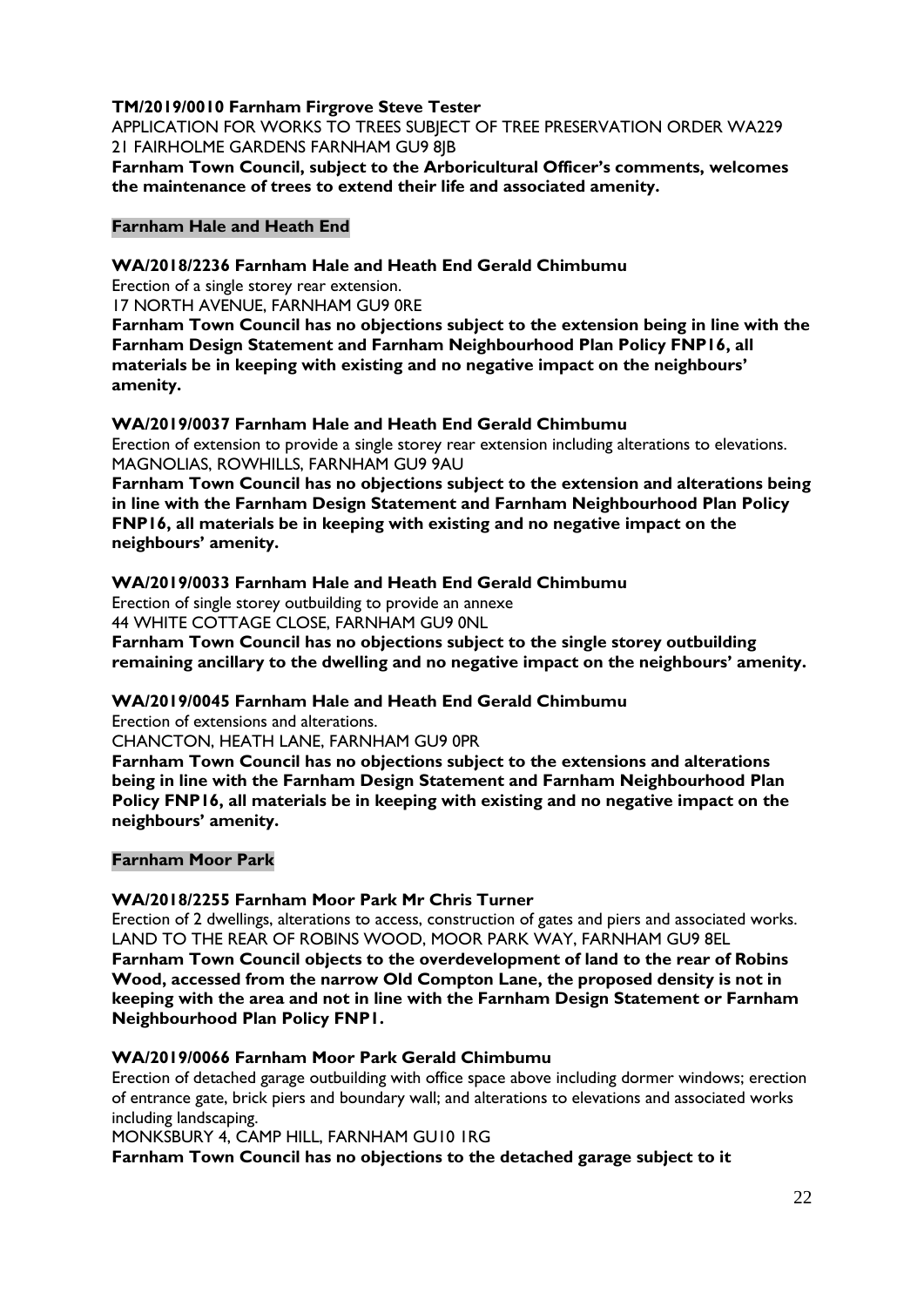**remaining ancillary to the dwelling. Farnham Town Council objects to boundary walls blocking wildlife corridors in a semi-rural location. Retaining green boundaries is preferred.** 

#### **Farnham Shortheath and Boundstone**

**WA/2018/2235 Farnham Shortheath and Boundstone Gerald Chimbumu** Certificate of Lawfulness under Section 192 for rear single storey extension. 35 GREENHILL WAY, FARNHAM GU9 8TA

**Farnham Town Council has no objections subject to the extension being in line with the Farnham Design Statement and Farnham Neighbourhood Plan Policy FNP16 and no negative impact on the neighbours' amenity.**

**WA/2018/2241 Farnham Shortheath and Boundstone Gerald Chimbumu** Erection of single storey extension to link garage to dwelling and associated work. GROSVENOR HOUSE, 4 GARDENERS HILL ROAD, WRECCLESHAM GU10 4RL

**Farnham Town Council has no objections subject to the extension being in line with the Farnham Design Statement and Farnham Neighbourhood Plan Policy FNP16 and all materials be in keeping with existing.**

**WA/2018/2244 Farnham Shortheath and Boundstone Gerald Chimbumu** Erection of extensions and alterations.

12 BOWER ROAD, BOUNDSTONE, GU10 4ST

**Farnham Town Council has no objections subject to the extensions and alterations being in line with the Farnham Design Statement and Farnham Neighbourhood Plan Policy FNP16, all materials be in keeping with existing and no negative impact on the neighbours' amenity.**

**WA/2018/2246 Farnham Shortheath and Boundstone Gerald Chimbumu** Certificate of Lawfulness under Section 192 for alterations to roofspace including dormer window, rooflights and additional side elevation window to provide habitable accommodation. 42 LITTLE GREEN LANE, FARNHAM GU9 8TB

**Farnham Town Council would prefer to see a character dormer. Farnham Town Council has no objections subject to the alterations being in line with the Farnham Design Statement and Farnham Neighbourhood Plan Policy FNP16, all materials be in keeping with existing and no negative impact on the neighbours' amenity.**

**WA/2018/2250 Farnham Shortheath and Boundstone Gerald Chimbumu** Erection of extension and alterations following demolition of existing extension. 42 LITTLE GREEN LANE, FARNHAM GU9 8TB

**Farnham Town Council has no objections subject to the extension and alterations being in line with the Farnham Design Statement and Farnham Neighbourhood Plan Policy FNP16, all materials be in keeping with existing and no negative impact on the neighbours' amenity.**

**WA/2019/0032 Farnham Shortheath and Boundstone Mr Chris Turner**

Erection of extensions and alterations following demolition of existing garage (revision of WA/2018/1623).

5 APPLELANDS CLOSE, WRECCLESHAM GU10 4TL

**Farnham Town Council has no objections subject to the extensions and alterations being in line with the Farnham Design Statement and Farnham Neighbourhood Plan Policy FNP16, all materials be in keeping with existing, no negative impact on the neighbours' amenity and sufficient parking being available within the boundary of the property.**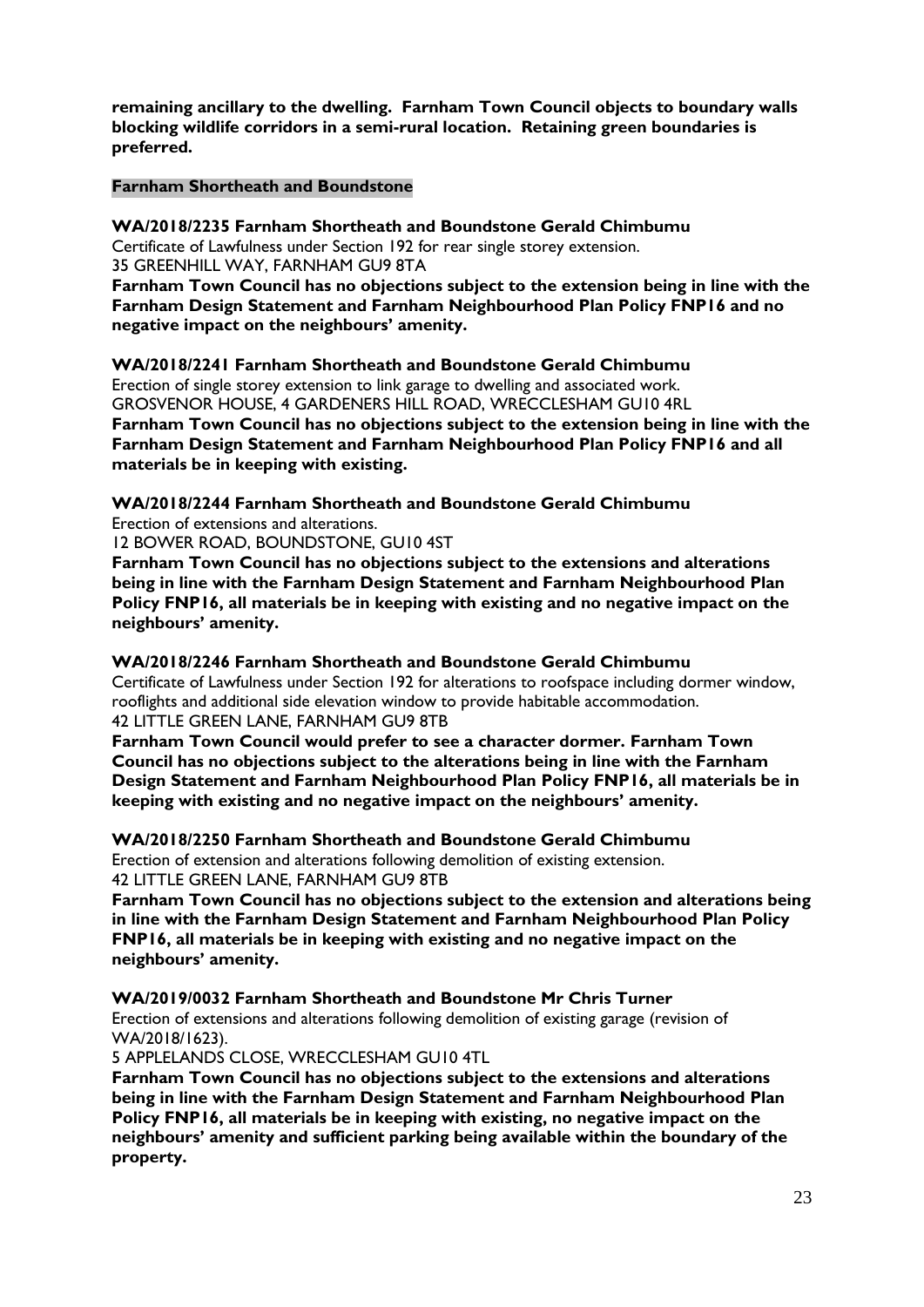#### **WA/2019/0040 Farnham Shortheath and Boundstone Gerald Chimbumu**

Erection of Conservatory.

42 GREEN LANE FARNHAM GU9 8PY

**Farnham Town Council has no objections subject to the conservatory being in line with the Farnham Design Statement and Farnham Neighbourhood Plan Policy FNP16 and no negative impact on the neighbours' amenity.**

#### **Farnham Upper Hale**

#### **WA/2018/2229 Farnham Upper Hale Louise Fuller**

Erection of a fence wall and gates.

POTTINGER HOUSE, ODIHAM ROAD, FARNHAM GU10 5AD

**Farnham Town Council objects to brick walls and closed boarded fences blocking wildlife corridors in a semi-rural location. Retaining green boundaries is preferred. If a fence is required, please ensure it is not dug into the ground to allow passage for smaller animals.**

#### **Farnham Weybourne and Badshot Lea**

**WA/2018/2240 Farnham Weybourne and Badshot Lea Louise Fuller** Erection of extensions and alterations following demolition of existing extension. 27 WOODLANDS AVENUE, FARNHAM GU9 9EY

**Farnham Town Council has no objections subject to the extensions and alterations being in line with the Farnham Design Statement and Farnham Neighbourhood Plan Policy FNP16, all materials be in keeping with existing and no negative impact on the neighbours' amenity.**

**WA/2019/0034 Farnham Weybourne and Badshot Lea Philippa Staddon** Erection of extensions and alterations.

106 COPSE AVENUE, FARNHAM GU9 9DZ

**Farnham Town Council has no objections subject to the extensions and alterations being in line with the Farnham Design Statement and Farnham Neighbourhood Plan Policy FNP16, all materials be in keeping with existing and no negative impact on the neighbours' amenity.**

#### **WA/2019/0056 Farnham Weybourne and Badshot Lea Gerald Chimbumu**

Certificate of Lawfulness under Section 192 for erection of extension and alterations to roof to provide habitable accommodation.

29 WOODLANDS AVENUE, FARNHAM GU9 9EY

**Farnham Town Council has no objections subject to the extension and alterations being in line with the Farnham Design Statement and Farnham Neighbourhood Plan Policy FNP16, all materials be in keeping with existing and no negative impact on the neighbours' amenity.**

**WA/2019/0059 Farnham Weybourne and Badshot Lea Mr Chris Turner**

Erection of a Multi Use Games Area (MUGA) with flood lighting.

FARNHAM HEATH END SCHOOL, HALE REEDS, FARNHAM GU9 9BN

**Farnham Town Council has no objections to the erection of a MUGA subject to the flood lighting being limited to the proposed time of 19.00 and a traffic management plan for external use of the facilities must be in place and no negative impact on the neighbours' amenity.**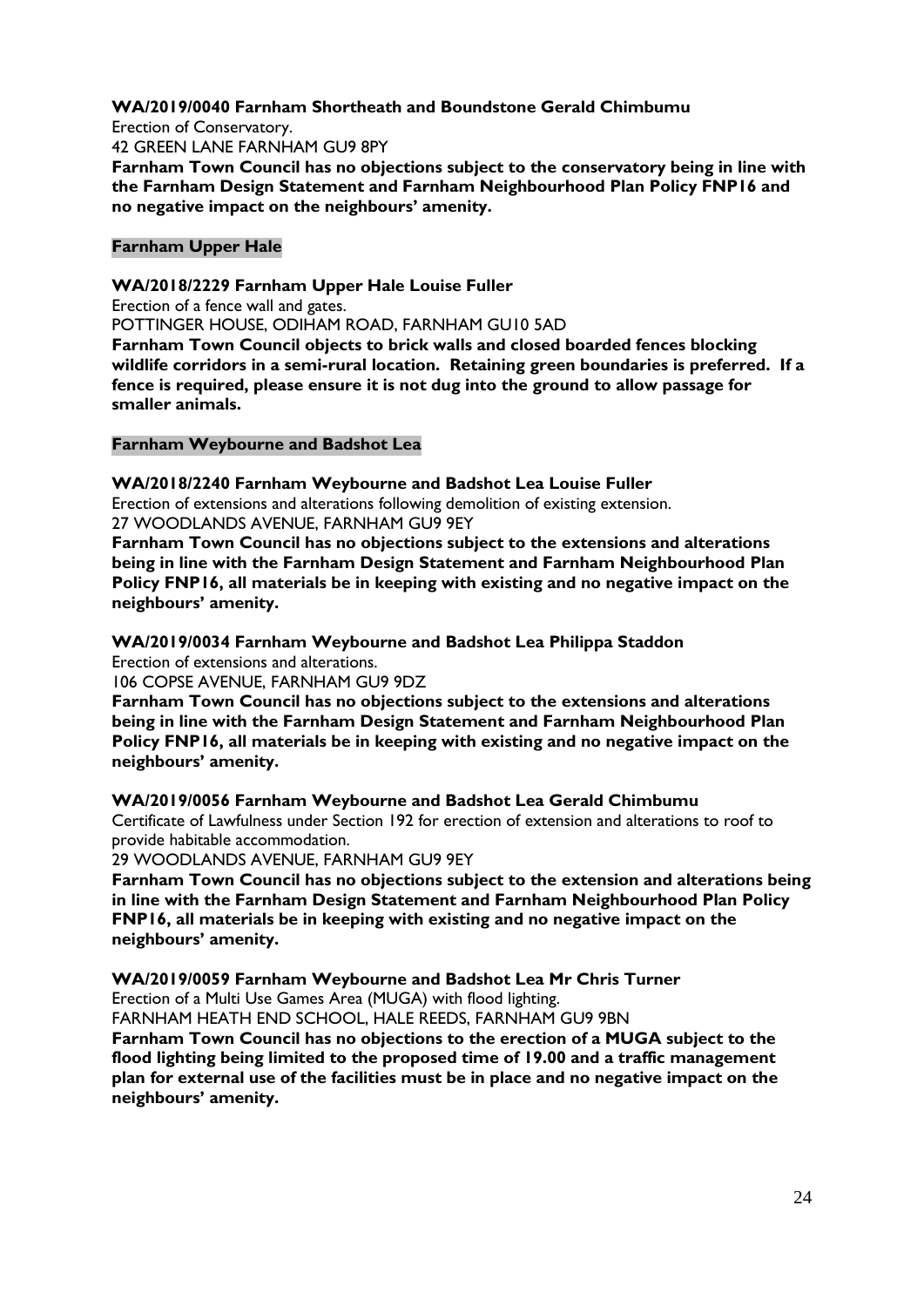#### **Farnham Wrecclesham and Rowledge**

#### **DW/2019/0001 Farnham Wrecclesham and Rowledge Jane McMullan**

The erection of a single storey rear extension which would extend beyond the rear wall of the original house by 8m, for which the height would be 3.8m, and for which the height of the eaves would be m3.6m.

OAKHILL HOUSE, MOONS HILL, FRENSHAM GU10 3AW

**Farnham Town Council has no objections subject to the extension being in line with the Farnham Design Statement and Farnham Neighbourhood Plan Policy FNP16 and no negative impact on the neighbours' amenity.**

#### **TM/2019/0005 Farnham Wrecclesham and Rowledge Steve Tester**

APPLICATION FOR WORKS TO TREES SUBJECT OF TREE PRESERVATION ORDER 09/01 1,2,3 AND 13 GREYSTEAD PARK FARNHAM GU10 4NB

**Farnham Town Council, subject to the Arboricultural Officer's comments, welcomes the maintenance of trees to extend their life and associated amenity.**

#### **5. Section 106 Considerations**

Proposed large development WA/2019/0063 would be subject to Section 106 contributions.

#### **6. Surrey County Council mineral, waste, or Other Applications/Consultations**

Deferred to 19 February to allow further time to review **Fleet Neighbourhood Plan Submission Consultation** Six week consultation between **10 am 28th January and 4pm 11 March 2019**

Meeting closed 11.20am

Notes by Jenny de Quervain

Date of next meeting 19 February 2019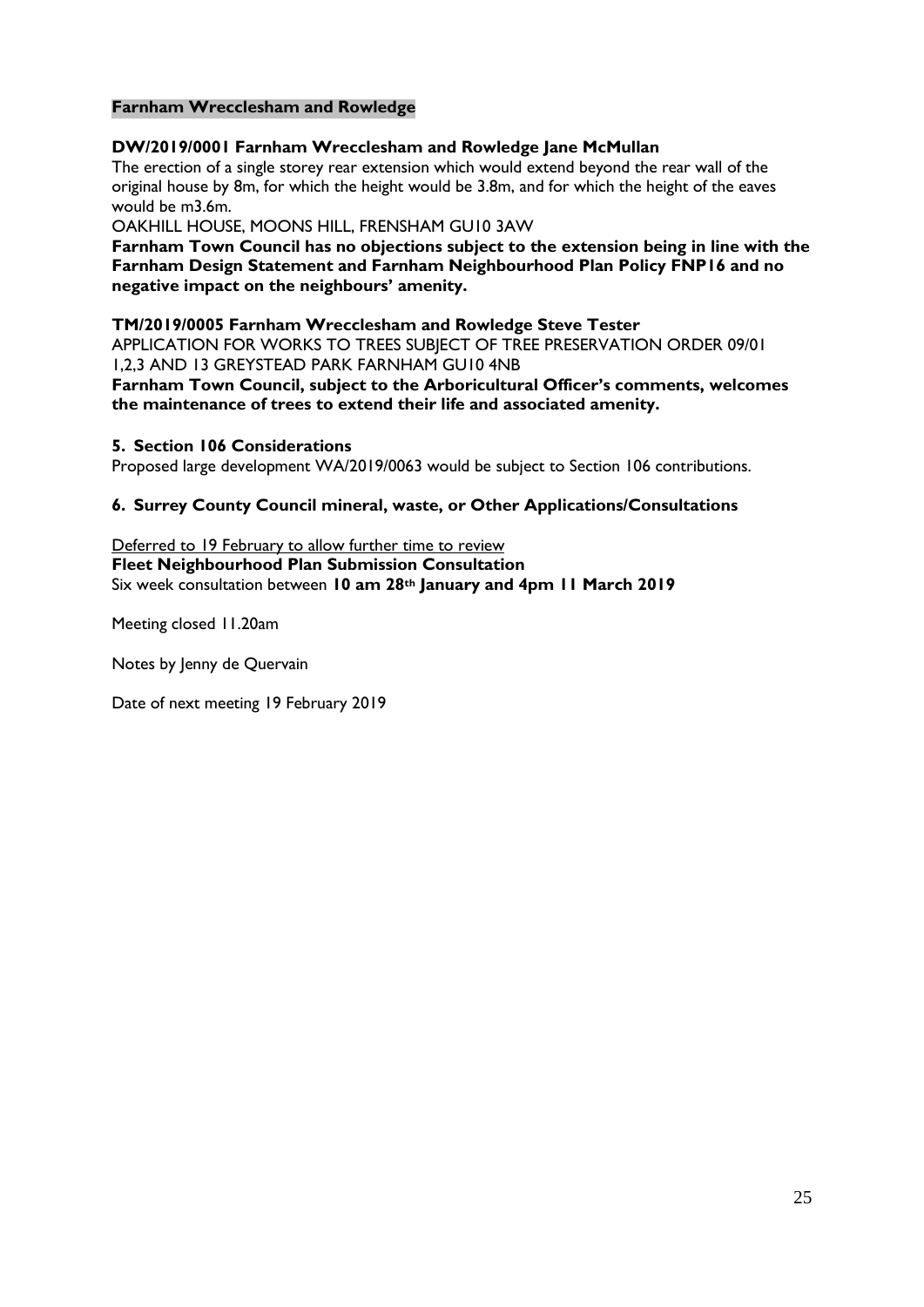

# **E**

# **Notes** Planning & Licensing Consultative Group

# **Time and date**

**11.30am** on Tuesday 19 February 2019

# **Place**

Council Chamber, South Street, Farnham

#### **Planning & Licensing Consultative Group Members Present**

Councillor Mike Hyman – Chair Councillor David Beaman Councillor J Scotty Fraser Councillor John Ward

#### **Officers in attendance:** Jenny de Quervain

#### **NOTE: The comments and observations from Waverley Borough Councillors are preliminary ones prior to consideration at Borough Council level and are based on the evidence and representations to the Town Council.**

#### **2. Apologies**

Councillor Carole Cockburn, Councillor Andy Macleod

#### **2. Disclosure of Interests**

None were received.

#### **3. Applications for larger developments**

#### **PC/2019/0004 Farnham Moor Park Rachel Kellas**

Consultation from a neighbouring authority for reserved matters application pursuant to outline application 16/P/00222, allowed on appeal on 26/01/2018, to consider appearance, landscaping, layout and scale in respect of the erection of 254 dwellings

LAND AT MANOR FARM, THE STREET, TONGHAM GU10 1DG

**Farnham Town Council is greatly concerned with the lack of provision for infrastructure and highways improvements in this already congested area bordering Farnham. The cumulative effect of multiple developments on the boundaries of neighbouring Borough's is not considered holistically and is detrimental to the area.**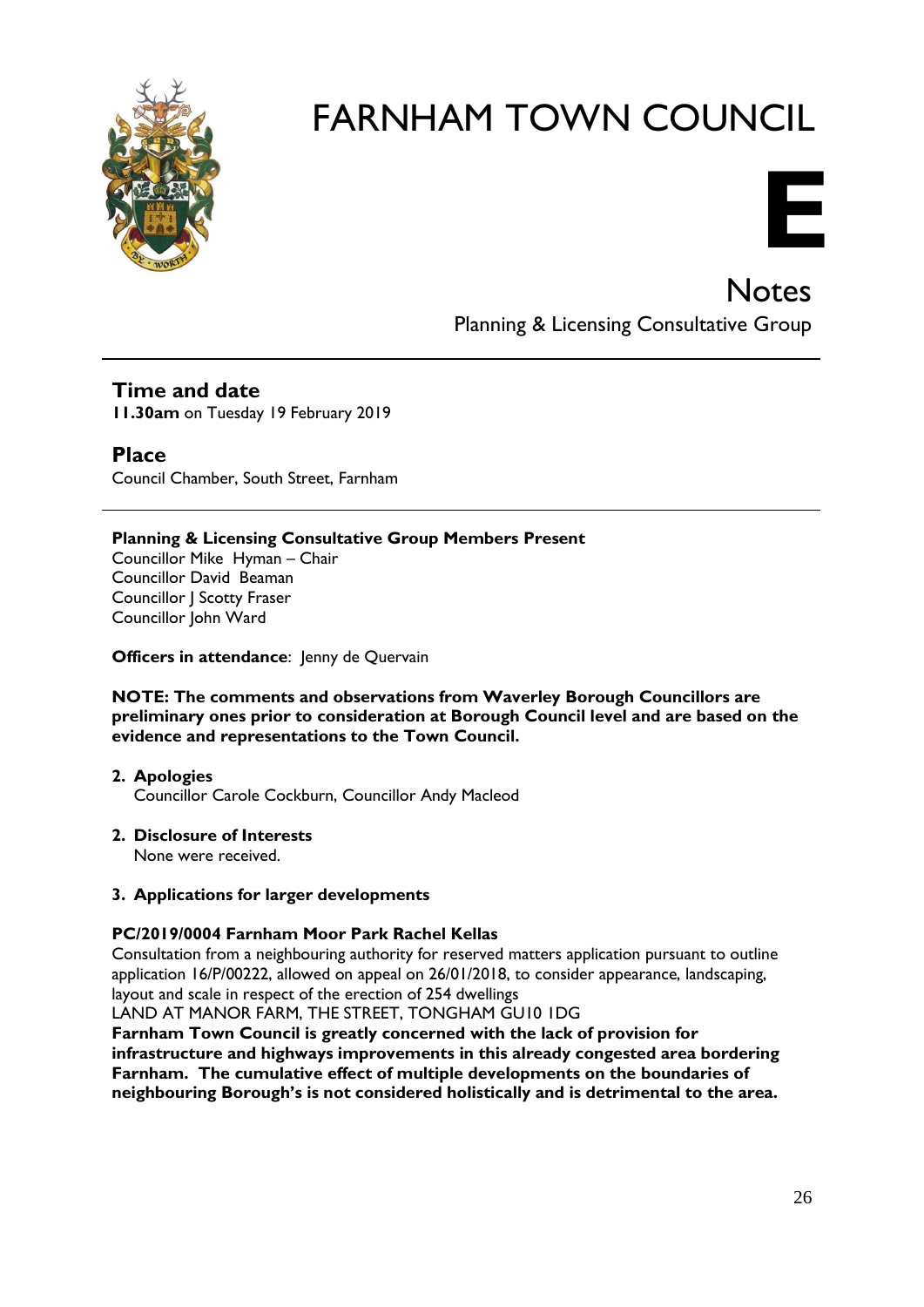#### **4. Applications considered**

#### **Farnham Bourne**

#### **WA/2019/0109 Farnham Bourne Philippa Staddon**

Erection of a single dwelling along with additions to existing dwelling and car parking and associated works.

25 MIDDLE BOURNE LANE, LOWER BOURNE GU10 3NH

**Farnham Town Council strongly objects to the erection of a dwelling in this location not being in line with the Farnham Design Statement and Farnham Neighbourhood Plan Policy FNP1, being overdevelopment of a restrictive site with limited access and parking provision, having a negative impact on the neighbour's amenity and not being in keeping with the density of the area.** 

#### **WA/2019/0121 Farnham Bourne Olivia Gorham**

Erection of extensions and alterations to existing bungalow to provide chalet bungalow. ROSE COTTAGE, 15 UNDERHILL LANE, FARNHAM GU10 3NF

**Farnham Town Council has no objections subject to the extensions and alterations being in line with the Farnham Design Statement and Farnham Neighbourhood Plan Policy FNP16 and all materials be in keeping with existing.**

#### **WA/2019/0124 Farnham Bourne Louise Fuller**

Construction of a dormer window following removal of existing 3 dormer windows; alterations to elevations and installation of roof lights.

KINGS WOOD, 16 GONG HILL DRIVE, LOWER BOURNE GU10 3HQ

**Farnham Town Council has no objections subject to the alterations being in line with the Farnham Design Statement and Farnham Neighbourhood Plan Policy FNP16 and all materials be in keeping with existing.**

#### **CA/2019/0020 Farnham Bourne Mr A Clout**

GREAT AUSTINS CONSERVATION AREA

WORKS TO TREES

1 LITTLE AUSTINS ROAD FARNHAM GU9 8JR

**Farnham Town Council, subject to the Arboricultural Officer's comments, welcomes the maintenance of trees to extend their life and associated amenity, especially in a Conservation Area covered by Farnham Neighbourhood Plan Policy FNP5.**

#### **Farnham Castle**

#### **WA/2018/1983 Farnham Castle Rachel Kellas**

Erection of dwelling with associated garaging, plant room, greenhouse and store, swimming pool and associated lake and landscaping with access from Chamber Lane. Temporary buildings for use in association with construction of new dwelling including timber drying sheds/brick kilns and ground mounted solar panels to generate renewable energy.

LAND CENTRE COORDINATES 481085 145462 ON WEST SIDE, CHAMBER LANE, FARNHAM **Farnham Town Council strongly objects to the erection of a dwelling with associated garaging, plant room, greenhouse and store, swimming pool and associated lake and landscaping with access from Chamber Lane and temporary buildings for use in association with construction of new dwelling including timber drying sheds/brick kilns and ground mounted solar panels to generate renewable energy. The proposal is excessive as an individual dwelling and the intended use should be confirmed. The land is outside the Built Up Area Boundary and the proposal is not in line with Farnham Neighbourhood Plan Policy FNP1 and FNP10. Junction improved at the A31 do not alter the narrowness of Chamber Lane and lack of pedestrian footpath.**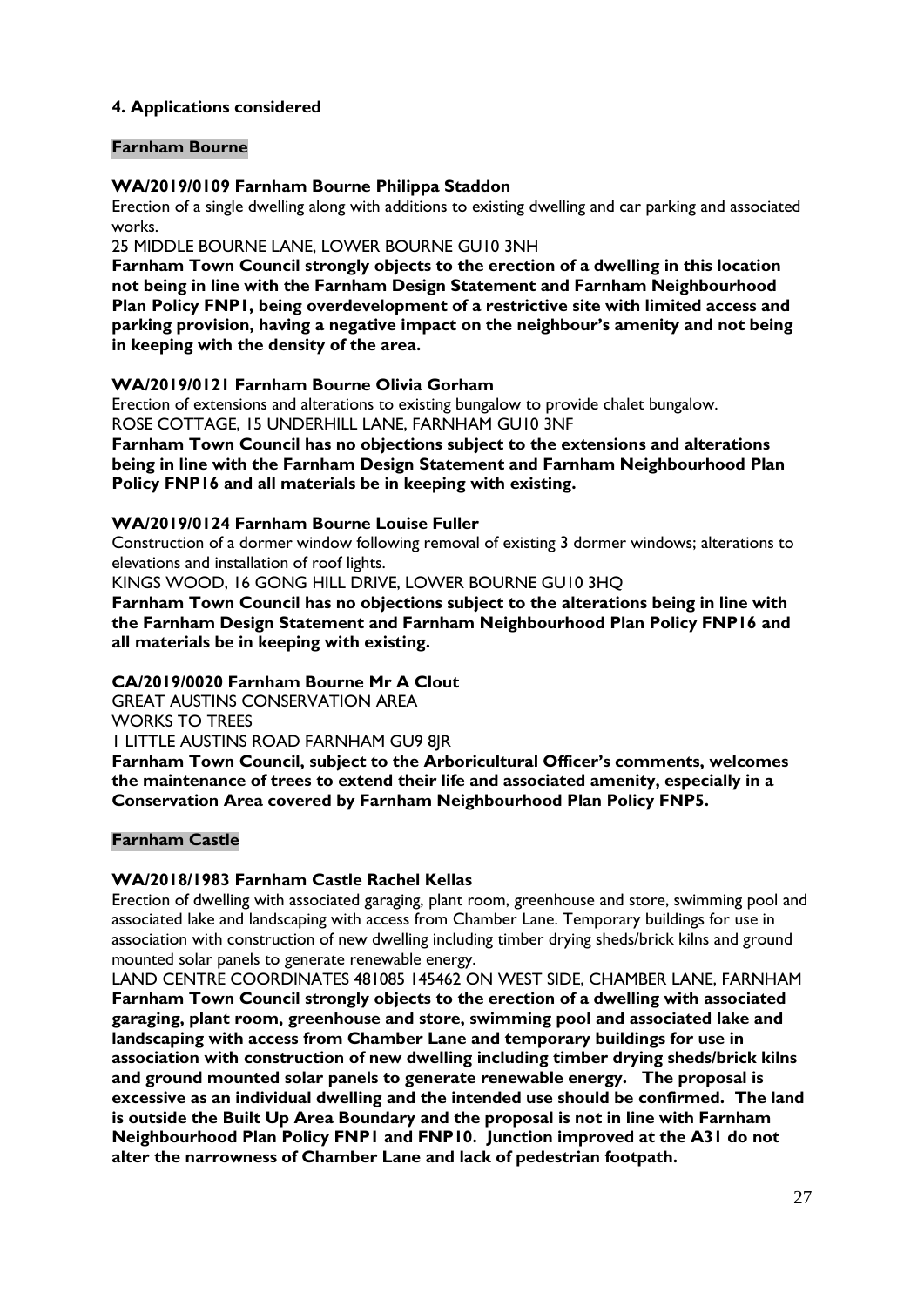#### **CA/2019/0013 Farnham Castle Mr A Clout**

FARNHAM CONSERVATION AREA WORKS TO AND REMOVAL OF TREES. THE OLD VICARAGE, VICARAGE LANE, FARNHAM GU9 7PR **Farnham Town Council, subject to the Arboricultural Officer's comments, objects to the removal of trees especially in a Conservation Area covered by Farnham Neighbourhood Plan Policy FNP2. If removal is necessary, is Alder an appropriate replacement?**

#### **Farnham Firgrove**

#### **WA/2019/0112 Farnham Firgrove Olivia Gorham**

Erection of a dwelling.

LAND AT 61 ARTHUR ROAD, FARNHAM GU9 8PD

**Farnham Town Council objects to the erection of a dwelling in this location being gross overdevelopment, not in line with the Farnham Design Statement or Farnham Neighbourhood Plan Policy FNP1, having a negative impact on the neighbour's amenity and result in the loss of parking provision for the adjacent property.**

#### **WA/2019/0114 Farnham Firgrove Philippa Staddon**

Application under Section 73 to vary Conditions 1, 2, 3 and 8 of WA/2018/0039 (approved drawings, materials, landscaping and contaminated land risk assessment) to allow changes to roof and elevations; and the erection of a detached garage outbuilding

LAND REAR OF WHITEBINE HOUSE, WEYDON FARM LANE, FARNHAM GU9 8QJ **Farnham Town Council has no objections subject to the changes being in line with the Farnham Design Statement and Farnham Neighbourhood Plan Policy FNP16 and no negative impact on the neighbours' amenity.**

#### **DW/2019/0002 Farnham Firgrove Louise Fuller**

The erection of a single storey rear extension which would extend beyond the rear wall of the original house by 4.00m, for which the height would be 3.54m, and for which the height of the eaves would be 2.60m.

25 BRIDGEFIELD, FARNHAM GU9 8AN

**Farnham Town Council has no objections subject to the extension being in line with the Farnham Design Statement and Farnham Neighbourhood Plan Policy FNP16, all materials be in keeping with existing and no negative impact on the neighbours' amenity.**

#### **Farnham Hale and Heath End**

#### **WA/2019/0089 Farnham Hale and Heath End Louise Fuller**

Erection of extensions and alterations (revision of WA/2018/1090).

6 WEST CLOSE, FARNHAM GU9 0RF

**Farnham Town Council has no objections subject to the extensions and alterations being in line with the Farnham Design Statement and Farnham Neighbourhood Plan Policy FNP16, all materials be in keeping with existing and no negative impact on the neighbours' amenity.**

#### **WA/2019/0126 Farnham Hale and Heath End Philippa Staddon**

Erection of extensions and alterations; alterations to roof to provide habitable accommodation including installation of dormer window.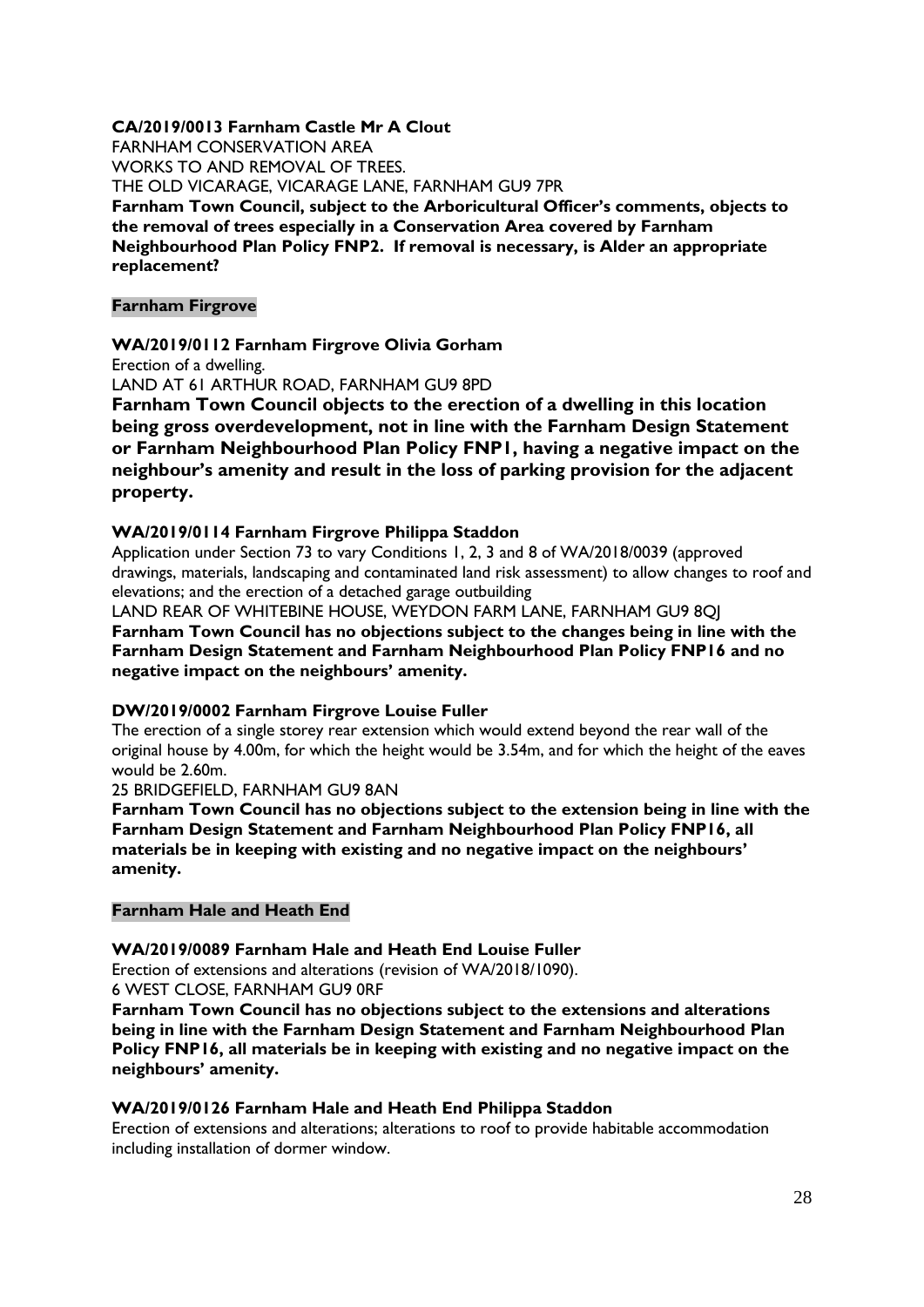#### BURLAWN, HEATH LANE, FARNHAM GU9 0PR

**Farnham Town Council has no objections subject to the extensions and alterations being in line with the Farnham Design Statement and Farnham Neighbourhood Plan Policy FNP16, all materials be in keeping with existing and no negative impact on the neighbours' amenity.**

#### **WA/2019/0120 Farnham Hale and Heath End Louise Fuller**

Erection of extension and alterations.

67 WILLOW WAY, FARNHAM GU9 0NT

**Farnham Town Council has no objections subject to the extension and alterations being in line with the Farnham Design Statement and Farnham Neighbourhood Plan Policy FNP16 and all materials be in keeping with existing.**

#### **Farnham Moor Park**

#### **WA/2019/0145 Farnham Moor Park Gerald Chimbumu**

Erection of extensions and alterations to provide ancillary accommodation (revision of WA/2018/1874).

30 HALE ROAD, FARNHAM GU9 9QH

**Farnham Town Council notes the improvement to the previous application however maintains its objections to the size and scale of the extensions and alterations to provide an ancillary dwelling not being in line with the Farnham Design Statement and Farnham Neighbourhood Plan Policy FNP16, having a negative impact on the neighbour's amenity and insufficient parking provision.**

#### **WA/2019/0111 Farnham Moor Park Philippa Staddon**

Application under Section 73A to vary Condition 3 of FAR248/73 to remove agricultural occupancy condition from Kilnside Farm Cottage, Moor Park Lane, Farnham. KILNSIDE FARM COTTAGE, MOOR PARK LANE, FARNHAM GU10 1NS **Farnham Town Council has no objections.**

#### **WA/2019/0128 Farnham Moor Park Gerald Chimbumu**

Erection of extensions together with alterations to roof and installation of a dormer window. 16 ABBOTS RIDE, FARNHAM GU9 8HY

**Farnham Town Council has no objections subject to the extensions and alterations being in line with the Farnham Design Statement and Farnham Neighbourhood Plan Policy FNP16, all materials be in keeping with existing and no negative impact on the neighbours' amenity.**

#### **TM/2019/0014 Farnham Moor Park Mr A Clout**

APPLICATION FOR REMOVAL OF TREE SUBJECT OF TREE PRESERVATION ORDER 10/15 8 MOOR PARK LANE FARNHAM GU10 1QS

**Farnham Town Council, subject to the Arboricultural Officer's comments, objects to the removal of trees. If removal is necessary, an appropriate replacement should be planted.**

#### **TM/2019/0017 Farnham Moor Park Mr A Clout**

APPLICATION FOR WORKS TO TREE SUBJECT OF TREE PRESERVATION ORDER 34/06 5 HOLLAND CLOSE, FARNHAM GU9 8DT

**Farnham Town Council, subject to the Arboricultural Officer's comments, welcomes the maintenance of trees to extend their life and associated amenity.**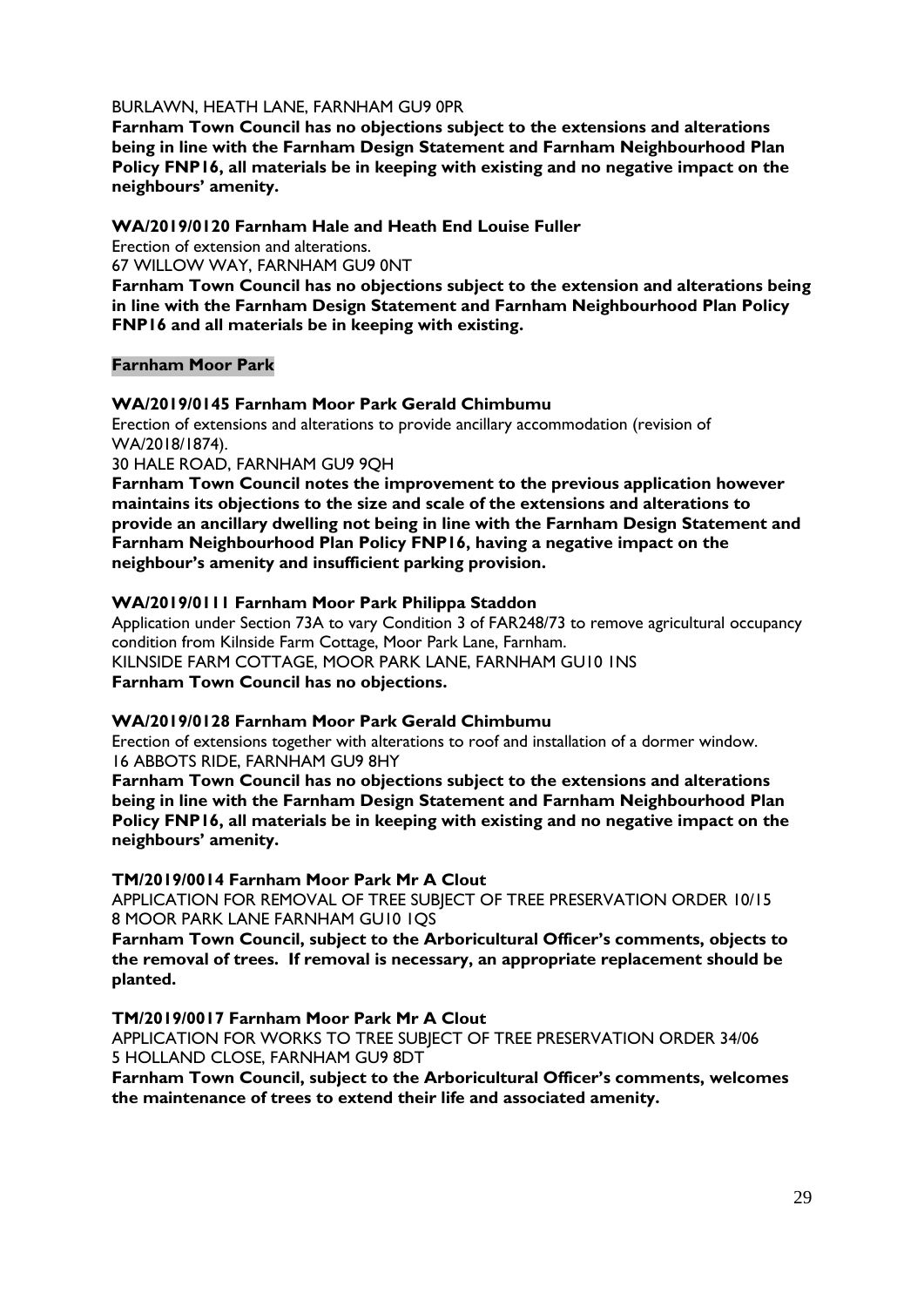#### **Farnham Shortheath and Boundstone**

#### **WA/2019/0082 Farnham Shortheath and Boundstone Louise Fuller**

Erection of two storey extension following demolition of existing single storey extension. 77 SHORTHEATH ROAD, FARNHAM GU9 8SF

**Farnham Town Council has no objections subject to the extension being in line with the Farnham Design Statement and Farnham Neighbourhood Plan Policy FNP16, all materials be in keeping with existing and no negative impact on the neighbour's amenity.**

#### **WA/2019/0093 Farnham Shortheath and Boundstone Louise Fuller**

Erection of extension.

GRAPES, 4 VINE LANE WRECCLESHAM GU10 4TD

**Farnham Town Council has no objections subject to the extension being in line with the Farnham Design Statement and Farnham Neighbourhood Plan Policy FNP16, all materials be in keeping with existing and no negative impact on the neighbours' amenity.**

#### **WA/2019/0123 Farnham Shortheath and Boundstone Gerald Chimbumu**

Erection of extensions and alterations to elevations following demolition of existing conservatory and porch.

RYE COTTAGE, 33 JUBILEE LANE, FARNHAM GU10 4TA

**Farnham Town Council has no objections subject to the extensions and alterations being in line with the Farnham Design Statement and Farnham Neighbourhood Plan Policy FNP16, all materials be in keeping with existing and no negative impact on the neighbours' amenity.**

#### **TM/2019/0020 Farnham Shortheath and Boundstone Mr A Clout**

APPLICATION FOR WORKS TO TREES SUBJECT OF TREE PRESERVATION ORDER 06/99 33 LONGHOPE DRIVE FARNHAM GU10 4SN

**Farnham Town Council, subject to the Arboricultural Officer's comments, welcomes the maintenance of trees to extend their life and associated amenity.**

#### **Farnham Upper Hale**

#### **WA/2019/0085 Farnham Upper Hale Flo Taylor**

Erection of a single storey sales building, canopy, gated timber fenced compound area with bins, air and water unit, retaining brick wall, petrol pumps and islands and installation of 2 no. 60,000 litre underground fuel tanks following demolition of exist

OLD PARK SERVICE STATION, ODIHAM ROAD, FARNHAM GU10 5AB

**Farnham Town Council has no objections subject to service station improving vehicle access for the larger premises and greater traffic movement. Measures should be put in place to tackle anti-social behaviour, littering and noise.**

#### **WA/2019/0127 Farnham Upper Hale Gerald Chimbumu**

Erection of extensions and alterations.

25 SPRING LANE, FARNHAM GU9 0JD

**Farnham Town Council objects to the size and scale of the extensions and alterations not being in line with the Farnham Design Statement and Farnham Neighbourhood Plan Policy FNP16, having a negative impact on the neighbours' amenity and causing light pollution from the properties elevated position.**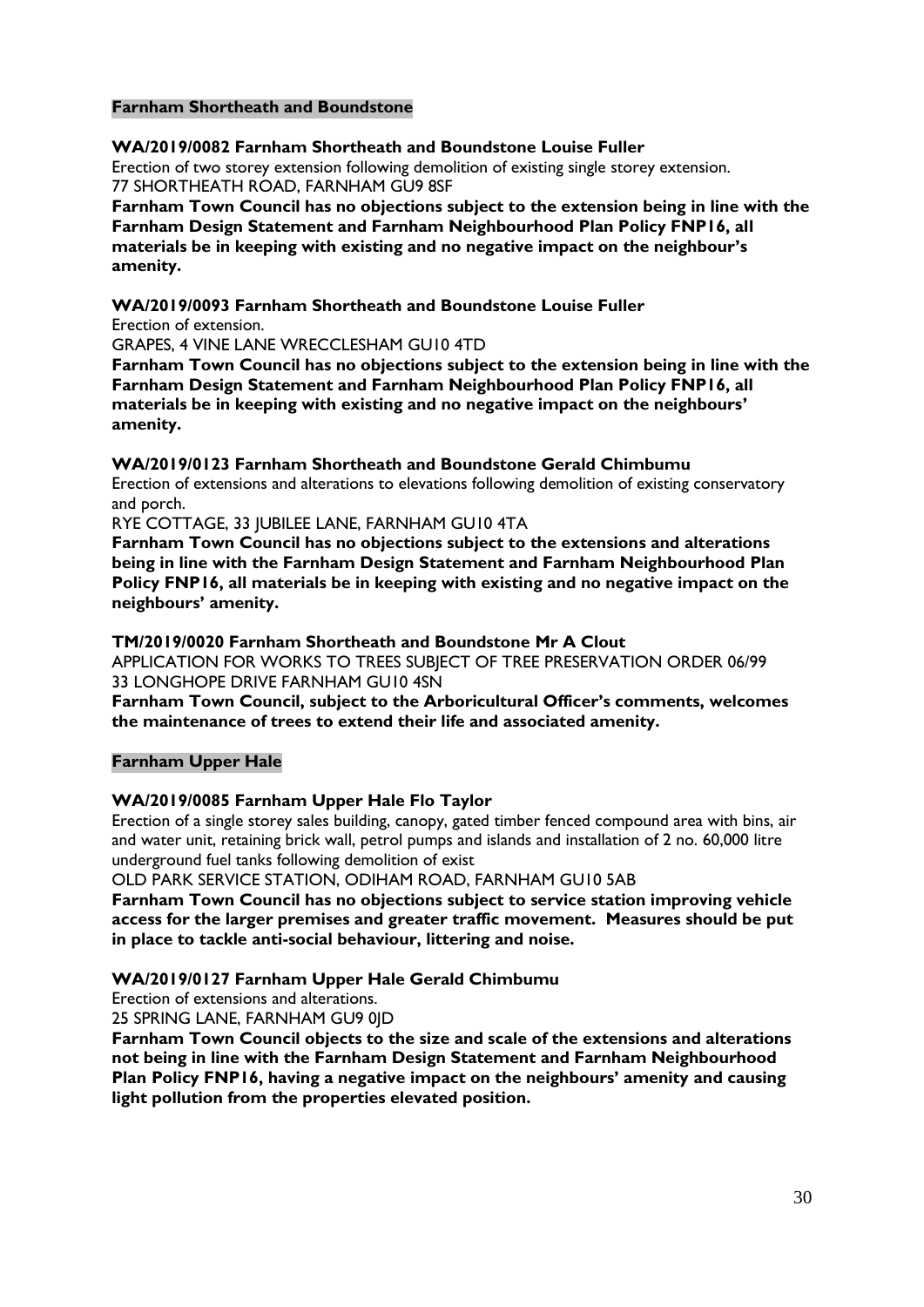#### **Farnham Wrecclesham and Rowledge**

#### **WA/2019/0116 Farnham Wrecclesham and Rowledge Rachel Kellas**

Erection of 2 day rooms, stables and use of land for stationing of additional 4 mobile home pitches together with the formation of additional hard standing.

LAND CENTRED COORDINATES 482312 145552, RIVER LANE, FARNHAM

**Farnham Town Council strongly objects to the inappropriate location and size and scale of the proposed development. The location is not in line with the Farnham Design Statement and Farnham Neighbourhood Plan Policy FNP1, FNP10, FNP13 and is outside the Built Up Area Boundary.**

#### **CA/2019/0010 Farnham Wrecclesham and Rowledge Mr A Clout**

Field Maple (T1) - reduce to ground level and grind out the stump.

9, POTTERY COURT, FARNHAM GU10 4QW

**Farnham Town Council, subject to the Arboricultural Officer's comments, objects to the removal of trees especially in an area covered by Policy FNP6. If removal is necessary, an appropriate replacement should be planted.**

#### **5. Section 106 Considerations**

Developments determined after 1 March 2019 will be subject to Community Infrastructure Levy (CIL). There were no Section considerations at this meeting.

#### **6. Surrey County Council mineral, waste, or Other Applications/Consultations**

#### **Fleet Neighbourhood Plan Submission Consultation**

Comments to Hart District Council on the proposed Fleet Neighbourhood (Development) Plan to consider additional infrastructure and highways provision with additional development in the bordering area of north Farnham.

#### **Dogmersfield Neighbourhood (Development) Plan**

It was felt the proposed Dogmersfield Neighbourhood (Development) Plan will have no impact on Farnham.

Information of the Waverley Arms appeal were received after the agenda was issued. The items was discussed and agreed to submit previous objection to PINS.

Change of use from public house (use class A4) to children's day nursery (use class D1); along with two storey rear extension, parking with access from Waverley Lane and associated works. WAVERLEY ARMS PUBLIC HOUSE, WAVERLEY LANE, FARNHAM GU9 8BQ **Farnham Town Council strongly objects to the change of use. The site is totally unsuitable for a children's day nursery being on a congested and busy road junction, with poor access, close to the level crossing with constant queuing traffic and a lack of parking facilities. The poor air quality, with high levels of pollution recorded in this area, would be detrimental to the health of children and staff.**

Meeting closed 10.53

Notes by Jenny de Quervain

Date of next meeting 4 March 2019 followed by a WBC Street Naming information session.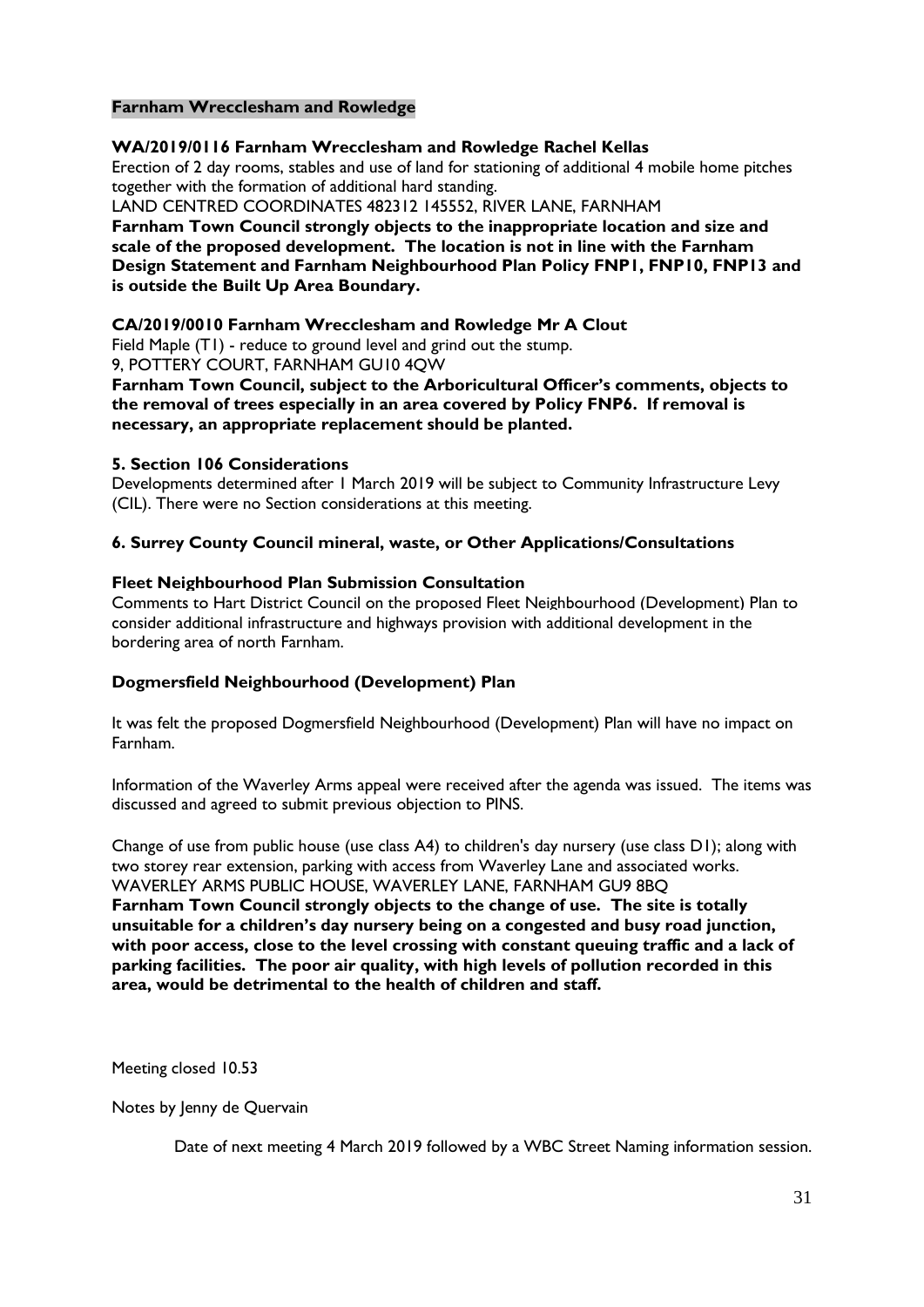

# **F Notes**

Planning & Licensing Consultative Group

# **Time and date**

**11.30am** on Monday 4 March 2019

## **Place**

Council Chamber, South Street, Farnham

#### **Planning & Licensing Consultative Group Members Present**

Councillor Mike Hyman – Chair Councillor David Beaman Councillor Carole Cockburn Councillor J ScottyFraser Councillor Andy Macleod Councillor John Ward

#### **Officers in attendance:** Jenny de Quervain

**NOTE: The comments and observations from Waverley Borough Councillors are preliminary ones prior to consideration at Borough Council level and are based on the evidence and representations to the Town Council.**

- **3. Apologies** None were received.
- **2. Disclosure of Interests**  None were received.

#### **3. Applications Considered**

#### **Farnham Bourne**

#### **WA/2019/0192 Farnham Bourne Rachel Kellas**

Approval of reserved matters, siting, scale, appearance and landscaping following the outline approval of WA/2015/2223 for the erection of 3 new dwellings, outbuildings and associated works (revision of WA/2018/1751).

LAND TO THE REAR OF PENDRAGON HALL 13, GARDENERS HILL ROAD, WRECCLESHAM **Outline application allowed at appeal 16 November 2016. Farnham Town Council has no objections subject to the 3 new dwellings being in line with the Farnham Design Statement and Farnham Neighbourhood Plan Policy FNP1 and the seven oak trees subject to TPOs and the green boundaries being maintained.**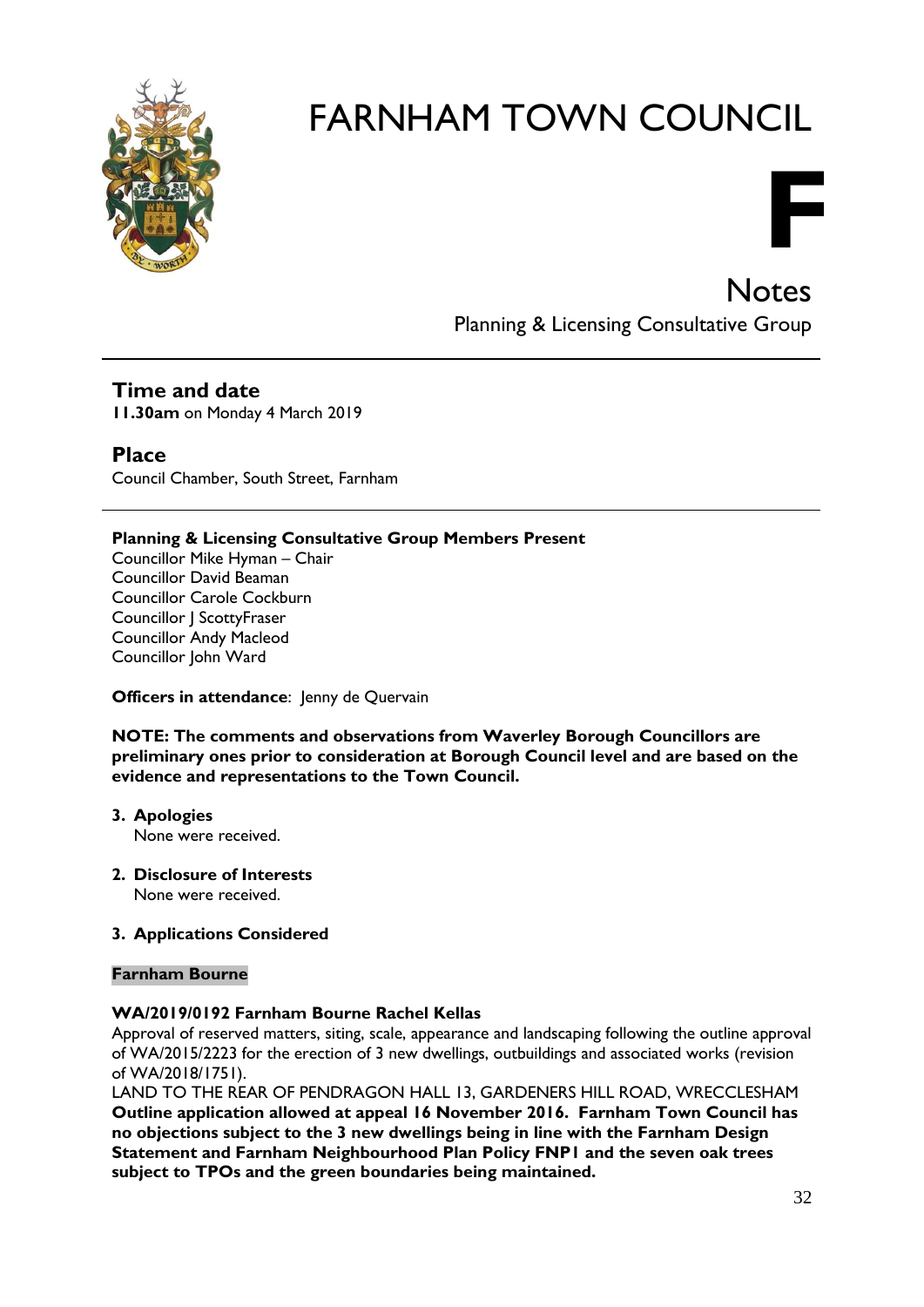#### **WA/2019/0199 Farnham Bourne Louise Fuller**

Erection of two storey dwelling with basement level and associated works following demolition of existing chalet bungalow.

AMBERLEY 15, CLUMPS ROAD, LOWER BOURNE GU10 3HF

**Farnham Town Council has no objections subject to the replacement two storey dwelling being in line with the Farnham Design Statement and Farnham Neighbourhood Plan Policy FNP1 and the green boundary being maintained.**

#### **WA/2019/0246 Farnham Bourne Rachel Kellas**

Alterations to existing barn to provide 2 dwellings together with landscaping and associated works to provide parking and amenity space.

BARN AT WAVERLEY COURT FARM, MONKS WALK, FARNHAM GU9 8HT

**Farnham Town Council has no objections subject to the alteration to provide 2 dwellings be in line with the Farnham Design Statement and Farnham Neighbourhood Plan Policy FNP1.**

#### **WA/2019/0163 Farnham Bourne Daniel Holmes**

Certificate of Lawfulness under Section 192 for erection of a detached garage and store. 1 LEIGH HOUSE, LEIGH LANE FARNHAM GU9 8HP

**Farnham Town Council has no objections subject to the detached garage and store remaining ancillary to the dwelling and NOT being used as an independent dwelling and Conditioned so, if approval granted.**

#### **WA/2019/0238 Farnham Bourne Philippa Staddon**

Erection of extensions and alterations.

SQUIRRELS LEAP, DENE CLOSE, LOWER BOURNE GU10 3PP

**Farnham Town Council has no objections subject to the extensions and alterations being in line with the Farnham Design Statement and Farnham Neighbourhood Plan Policy FNP16 and all materials be in keeping with existing.**

#### **WA/2019/0245 Farnham Bourne Louise Fuller**

Erection of a detached garage (revision of WA/2018/2068).

MOONVALE, 11 GARDENERS HILL ROAD, WRECCLESHAM GU10 4RL **Farnham Town Council has no objections subject to the green boundary being preserved.**

# **TM/2019/0025 Farnham Bourne Steve Tester**

APPLICATION FOR WORKS TO TREES SUBJECT OF TREE PRESERVATION ORDER 15/15 PROSPECT HOUSE, GOLD HILL, FARNHAM GU10 3JH

**Farnham Town Council, subject to the Arboricultural Officer's comments, welcomes the maintenance of trees to extend their life and associated amenity. If removal is necessary, an appropriate replacement should be planted.**

#### **Farnham Castle**

#### **WA/2019/0229 Farnham Castle Philippa Staddon**

Erection of extensions and alterations; provision of additional vehicular access and associated works. 4 WEST END GROVE, FARNHAM GU9 7EG

**Farnham Town Council has no objections subject to the extensions and alterations being in line with the Farnham Design Statement and Farnham Neighbourhood Plan Policy FNP16 and no negative impact on the neighbours' amenity especially with the additional vehicular access on this unadopted poorly maintained road.**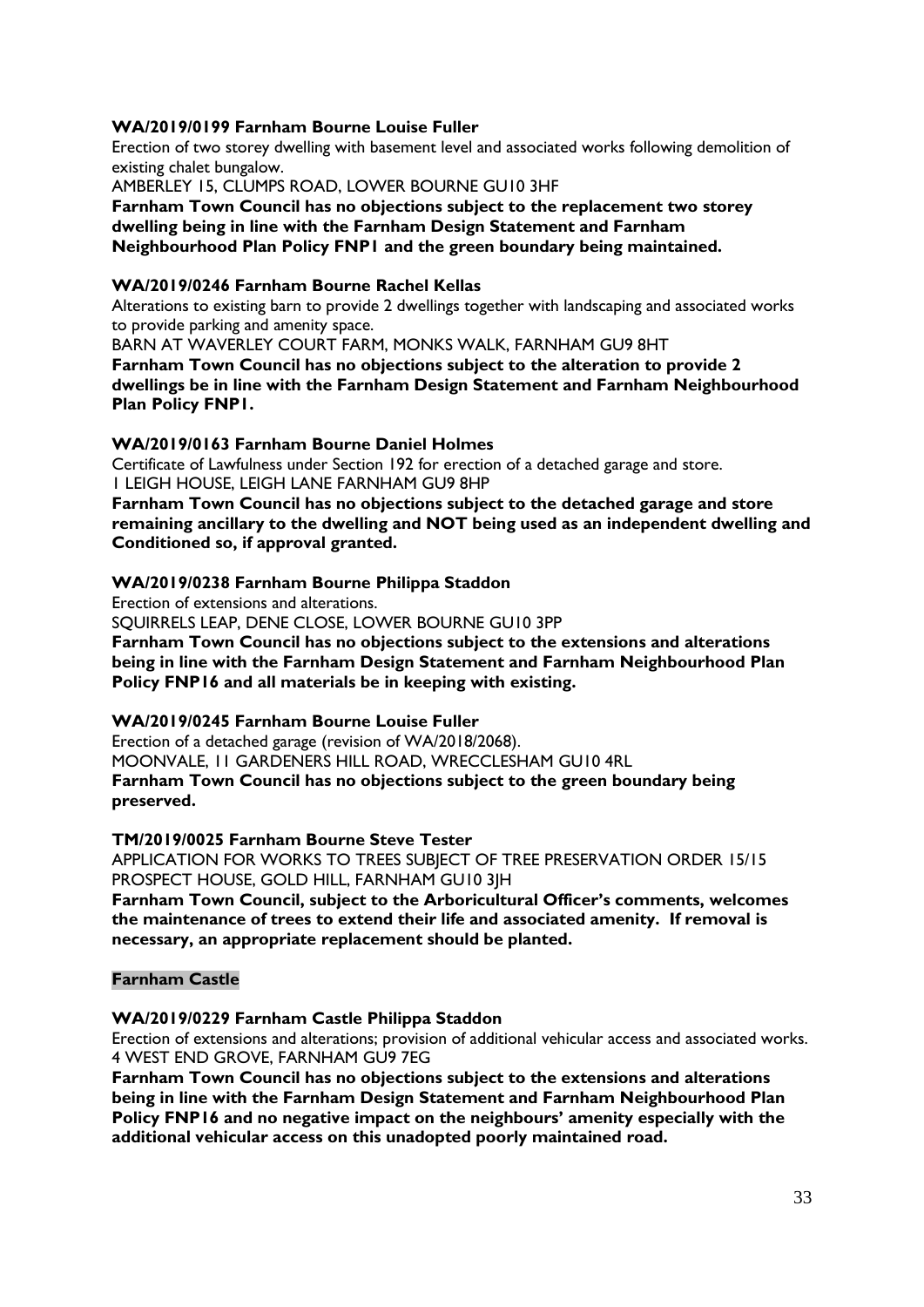#### **CA/2019/0023 Farnham Castle Mr A Clout**

FARNHAM CONSERVATION AREA

WORKS TO TREE

48 CASTLE STREET FARNHAM GU9 7JQ

**Farnham Town Council, subject to the Arboricultural Officer's comments, welcomes the maintenance of trees to extend their life and associated amenity especially in the Town Centre Conservation Area covered by Farnham Neighbourhood Plan Policy FNP2.**

#### **Farnham Firgrove**

#### **WA/2019/0210 Farnham Firgrove Philippa Staddon**

Erection of an attached dwelling and alterations to existing ground floor flat following demolition of extension and outbuildings (revision of WA/2017/2224).

41 & 43 THE FAIRFIELD, FARNHAM GU9 8AG

**Farnham Town Council objects to the erection of an attached dwelling being overdevelopment in this already densely built up area, not in keeping with the street scene and not in line with the Farnham Design Statement or Farnham Neighbourhood Plan Policy FNP1.**

#### **Farnham Firgrove**

#### **WA/2019/0205 Farnham Firgrove Philippa Staddon**

Erection of extensions including garage, alterations to roof including dormer and associated works to provide basement entrance.

14 TILFORD ROAD, FARNHAM GU9 8DL

**Farnham Town Council has no objections subject to the extensions and alterations being in line with the Farnham Design Statement and Farnham Neighbourhood Plan Policy FNP16, all materials be in keeping with existing and no negative impact on the neighbours' amenity.**

#### **TM/2019/0022 Farnham Firgrove Steve Tester**

APPLICATION FOR WORKS TO TREES SUBJECT OF TREE PRESERVATION ORDER WA229 FAIRHOLME GARDENS, FARNHAM GU9 8JB

**Farnham Town Council, subject to the Arboricultural Officer's comments, welcomes the maintenance of trees to extend their life and associated amenity.** 

#### **Farnham Hale and Heath End**

#### **WA/2019/0185 Farnham Hale and Heath End Daniel Holmes**

Erection of roof extension including roof lights and alterations following demolition of existing dormer window (revision of WA/2018/1936).

THE RED HOUSE, 84 UPPER WEYBOURNE LANE, FARNHAM GU9 9DE

**Farnham Town Council has no objections subject to the extension and alterations being in line with the Farnham Design Statement and Farnham Neighbourhood Plan Policy FNP16, all materials be in keeping with existing and no negative impact on the neighbours' amenity.**

#### **WA/2019/0234 Farnham Hale and Heath End Mr Chris Turner**

Erection of a two storey extension and alterations, alterations to ground levels to provide new access and parking together with new boundary wall and gates.

49 HEATH LANE, FARNHAM GU9 0PR

**Farnham Town Council has no objections subject to the extensions and alterations being in line with the Farnham Design Statement and Farnham Neighbourhood Plan**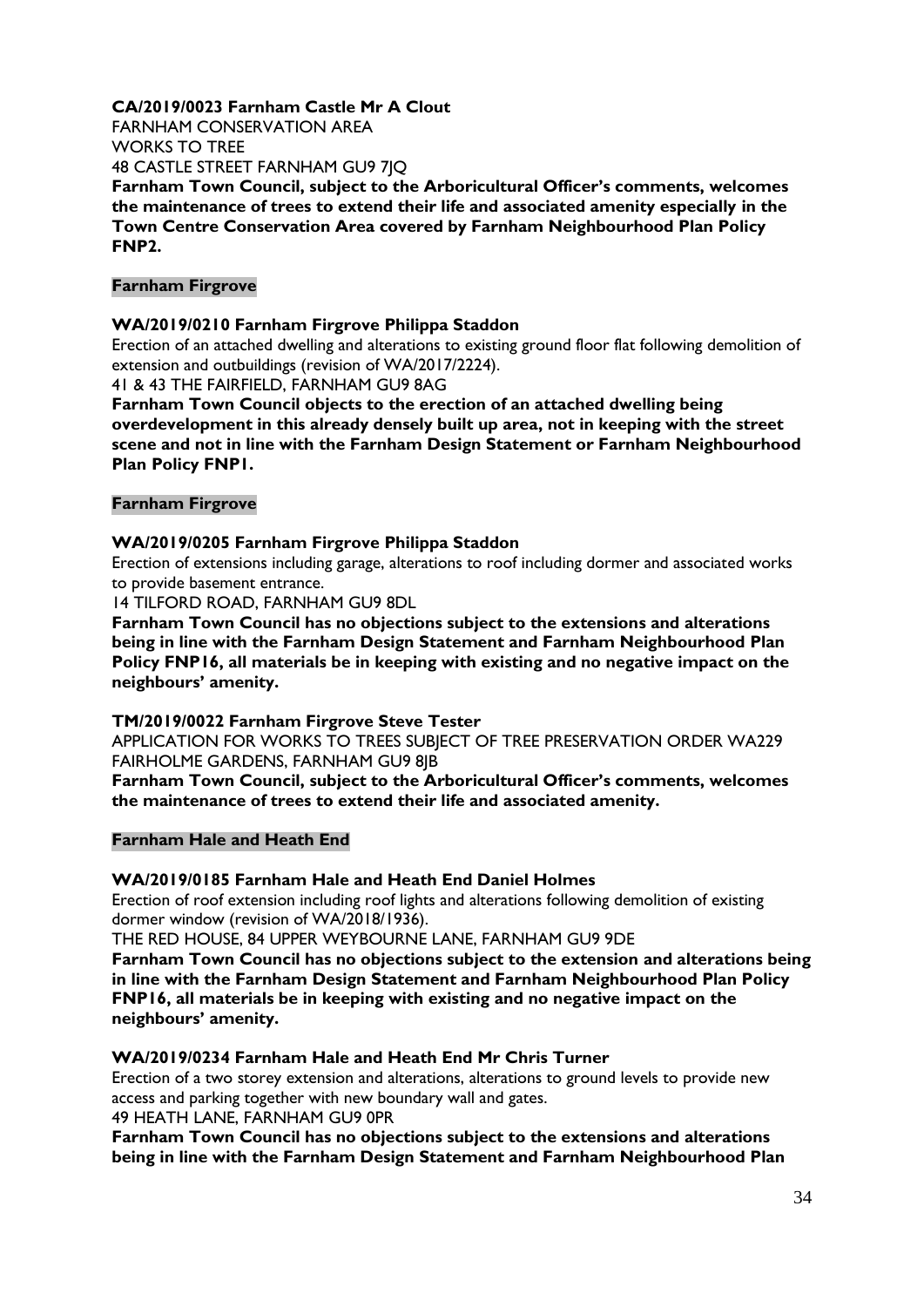**Policy FNP16, all materials be in keeping with existing and no negative impact on the neighbours' amenity.**

#### **WA/2019/0157 Farnham Hale and Heath End Gerald Chimbumu**

Erection of extensions and alterations.

3 THE WARREN, FARNHAM GU9 9AS

**Farnham Town Council has no objections subject to the extensions and alterations being in line with the Farnham Design Statement and Farnham Neighbourhood Plan Policy FNP16, all materials be in keeping with existing and no negative impact on the neighbours' amenity.**

#### **Farnham Moor Park**

#### **WA/2019/0151 Farnham Moor Park Philippa Staddon**

Certificate of Lawfulness under Section 192 for alterations to roof space including dormer window to provide habitable accommodation.

30 HALE ROAD, FARNHAM GU9 9QH

**Farnham Town Council has no objections subject to the alterations being in line with the Farnham Design Statement and Farnham Neighbourhood Plan Policy FNP16, all materials be in keeping with existing and no negative impact on the neighbours' amenity.**

#### **WA/2019/0190 Farnham Moor Park Daniel Holmes**

Certificate of Lawfulness under Section 192 for alterations to roof including dormer extension to provide habitable accommodation.

23 WYKEHAM ROAD, FARNHAM GU9 7JR

**Farnham Town Council has no objections subject to the extension being in line with the Farnham Design Statement and Farnham Neighbourhood Plan Policy FNP16, all materials be in keeping with existing and no negative impact on the neighbours' amenity.**

#### **WA/2019/0217 Farnham Moor Park Philippa Staddon**

Application under Section 73 to vary Condition 1 of WA/2018/1568 (approved plans) to allow reduction of size of proposed extension.

KEEPERS WOOD, 9 COMPTON WAY, FARNHAM GU10 1QY

**Farnham Town Council has no objections to the reduction of the size of the proposed extension.**

#### **Farnham Shortheath and Boundstone**

**WA/2019/0212 Farnham Shortheath and Boundstone Louise Fuller**

Erection of a single storey extension, porch and associated works. 57 SHORTHEATH ROAD, FARNHAM GU9 8SH

**Farnham Town Council has no objections subject to the extension and porch being in line with the Farnham Design Statement and Farnham Neighbourhood Plan Policy FNP16, all materials be in keeping with existing and no negative impact on the neighbours' amenity.**

#### **Farnham Upper Hale**

#### **WA/2019/0195 Farnham Upper Hale Daniel Holmes**

Certificate of Lawfulness under Section 191 for alterations to windows and doors to existing dwelling.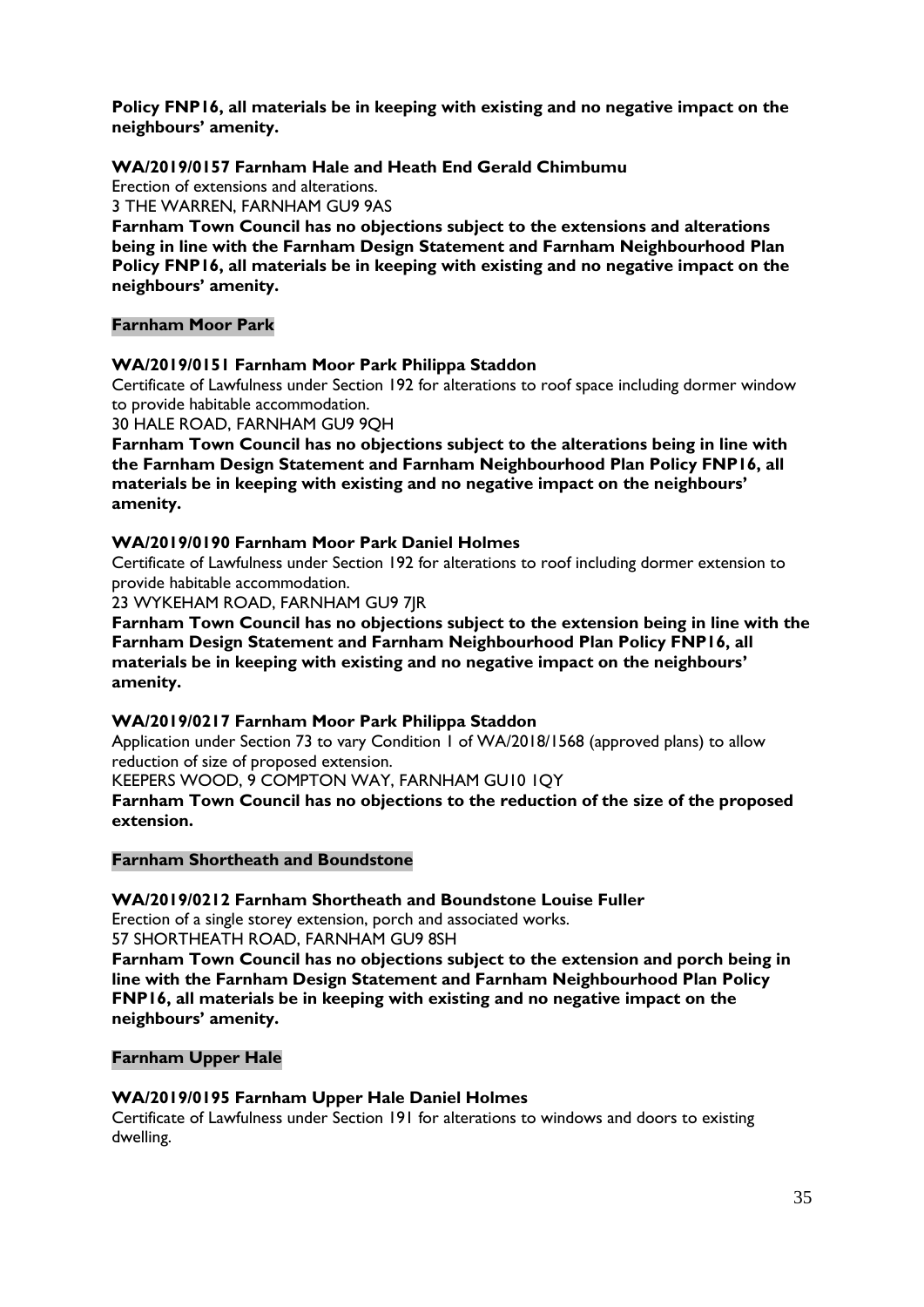#### 50 SANDY HILL ROAD, FARNHAM GU9 0DX **Farnham Town Council has no objections.**

#### **Farnham Weybourne and Badshot Lea**

**WA/2019/0158 Farnham Weybourne and Badshot Lea Philippa Staddon** Erection of extensions and alterations following demolition of detached garage 22 COURTENAY ROAD FARNHAM GU9 9DN

**Farnham Town Council has no objections subject to the extensions and alterations being in line with the Farnham Design Statement and Farnham Neighbourhood Plan Policy FNP16, all materials be in keeping with existing and sufficient parking being available within the boundary of the property.**

**WA/2019/0164 Farnham Weybourne and Badshot Lea Gerald Chimbumu** Certificate of Lawfulness under Section 192 for erection of a single storey side extension. 8 THE LAURELS, FARNHAM GU9 9EG

**Farnham Town Council has no objections.**

**WA/2019/0221 Farnham Weybourne and Badshot Lea Louise Fuller**

Erection of extensions and alterations following demolition of existing extension. 53 BADSHOT PARK, BADSHOT LEA GU9 9JU

**Farnham Town Council has no objections subject to the extension and alterations being in line with the Farnham Design Statement and Farnham Neighbourhood Plan Policy FNP16 and all materials be in keeping with existing.**

#### **WA/2019/0241 Farnham Weybourne and Badshot Lea Louise Fuller**

Erection of extension and alterations following demolition of existing extension; erection of a detached garage following demolition of existing garage.

8 WOODLANDS AVENUE, FARNHAM GU9 9EY

**Farnham Town Council has no objections subject to the extension and alterations being in line with the Farnham Design Statement and Farnham Neighbourhood Plan Policy FNP16 and all materials be in keeping with existing.**

#### **Farnham Wrecclesham and Rowledge**

#### **WA/2019/0184 Farnham Wrecclesham and Rowledge Philippa Staddon**

Erection of barn to provide machinery, implement and feed store.

LAND AT HILLSIDE, SUMMERFIELD LANE, FRENSHAM GU10 3AN

**Farnham Town Council has no objections subject to the machinery barn and feed store remaining ancillary to the dwelling and NOT being used as independent accommodation and Conditioned so, if approval granted. The barn should also be Conditioned for the specific use as stated in the application and removed if no longer in use.**

**WA/2019/0191 Farnham Wrecclesham and Rowledge Daniel Holmes**

Certificate of Lawfulness under Section 192 for erection of extensions and alterations to the roof. OAKHILL HOUSE, MOONS HILL, FRENSHAM GU10 3AW

**Farnham Town Council has no objections subject to the extensions and alterations being in line with the Farnham Design Statement and Farnham Neighbourhood Plan Policy FNP16 and all materials be in keeping with existing.**

**WA/2019/0196 Farnham Wrecclesham and Rowledge Mr Chris Turner**

Erection of extensions and alterations.